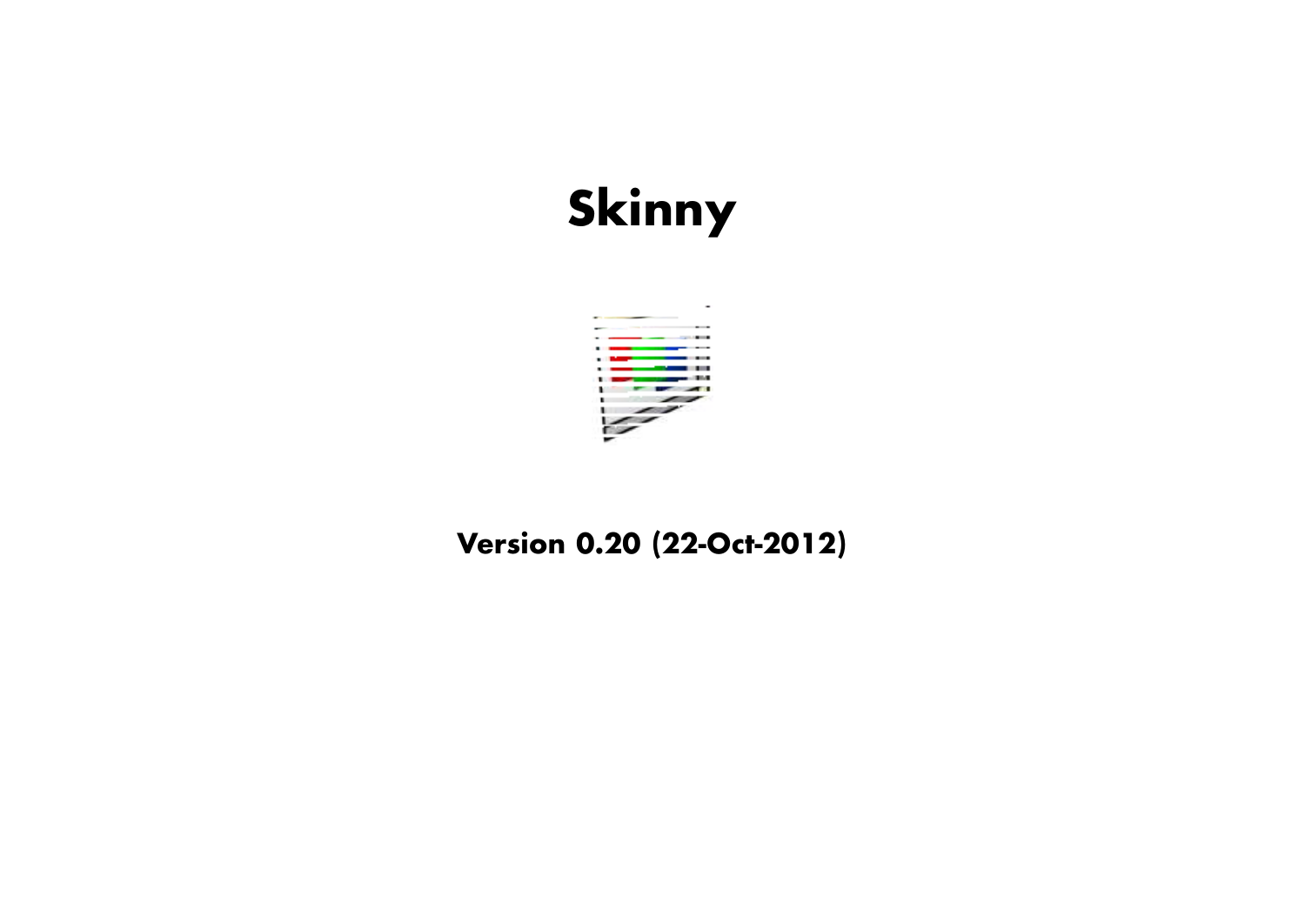# **Skinny is public domain**

 This version may be freely distributed for no more than the cost of the media on which it is distributed.It remains at all times © Copyright 2012 R. F. Windley & The Really Small Software Company.

# **Disclaimer:**

This software is supplied as is. No responsibility will be taken by the author for any loss of data through the use or misuse of this application.

# **Note:**

OLESupport module is copyright (c) R-Comp, and included with permission.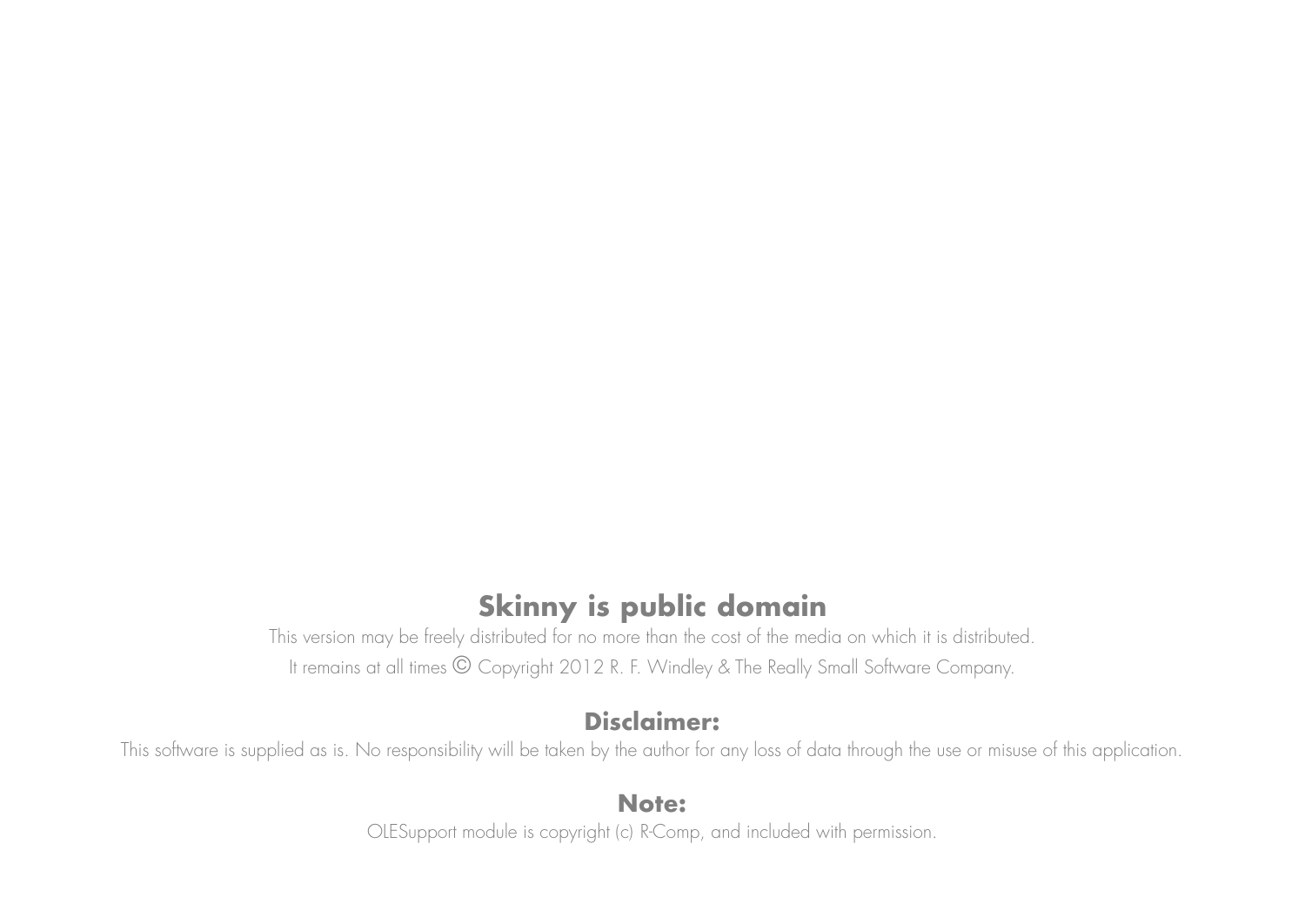# **Contents**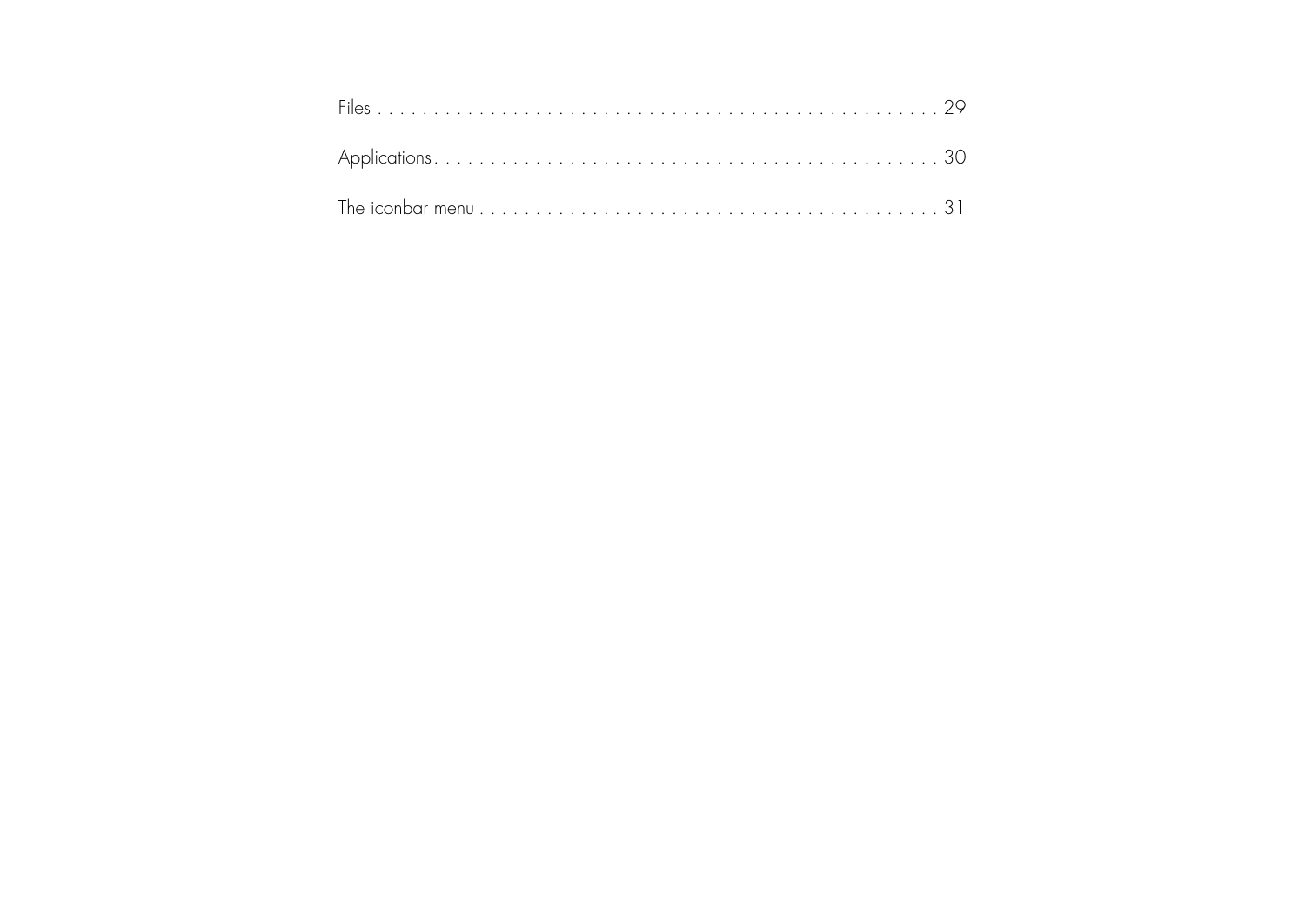# **Introduction**

**Skinny** enables the creation of themes for RISC OS. It allows the sprites used for the window furniture, common desktop sprites and certair window manager icons to be defined.

# **Theme manager**

 Skinny is not able to apply themes itself, it outputs themes is a format compatible with the Theme Manager from Little Yellow Moon. A link totheir site can be found on the main **Skinny** page.

# **Assumptions**

This manual assumes that the reader has some familiarity with the workings of RISC OS and the areas that involved with creating a theme. Skinny attempts only to make this process easier.

# **Disabled settings**

 A number of settings cannot currently be selected. These are displayed because they are available and can be configured within certain versions of RISC OS. However, the Theme Manager is unable to control these settings. It is hoped that in due course these may becomeavailable.

For versions of RISC OS that support these extra settings you can of course use in configuration plugin that was supplied with your computer to apply them once a theme has been installed.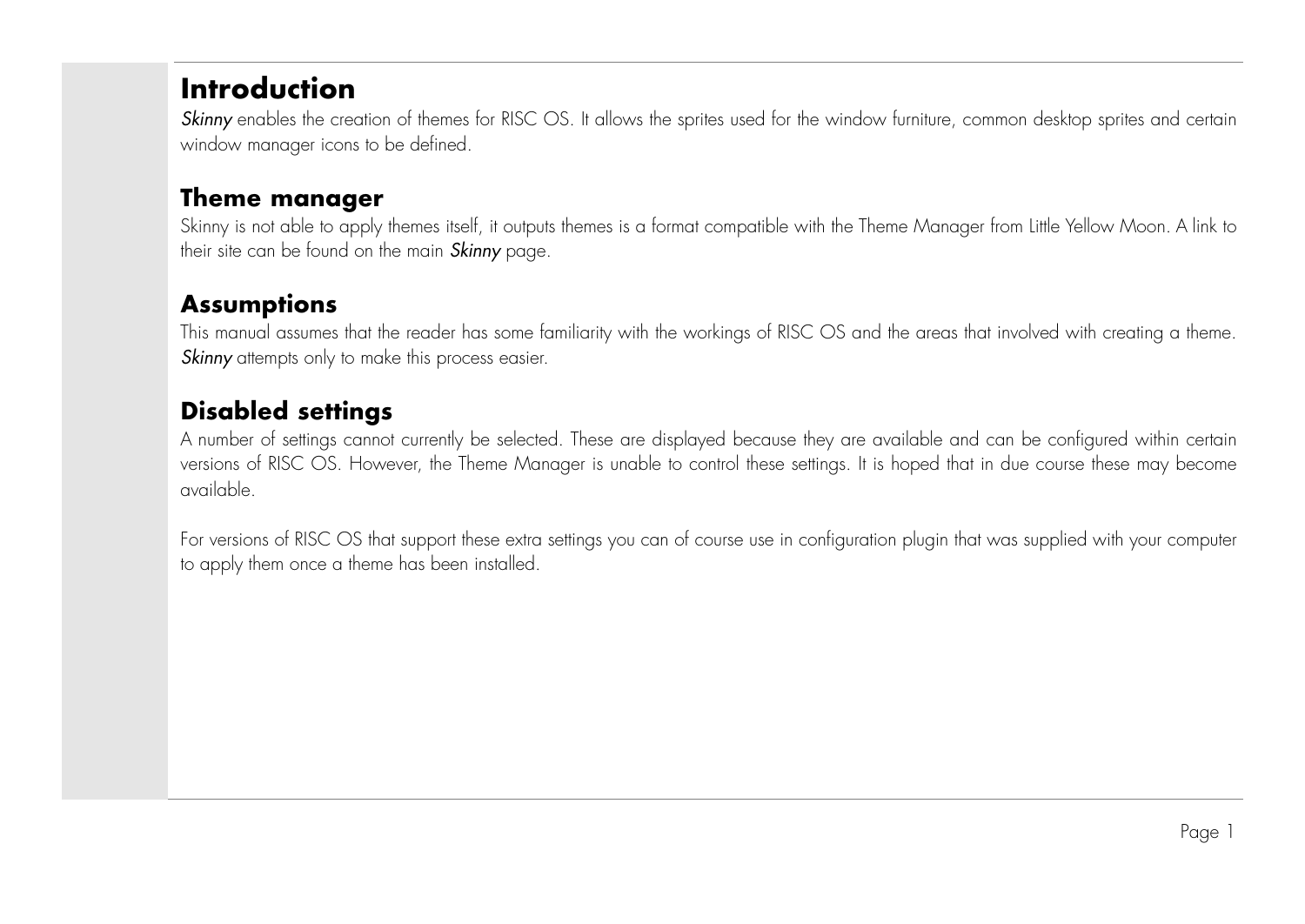# **Getting started**



# Loading Skinny

**Skinny** is loaded by double clicking on the **Skinny** icon in the filer display.

Once loaded an the *Skinny* icon will appear on the iconbar in the standard way.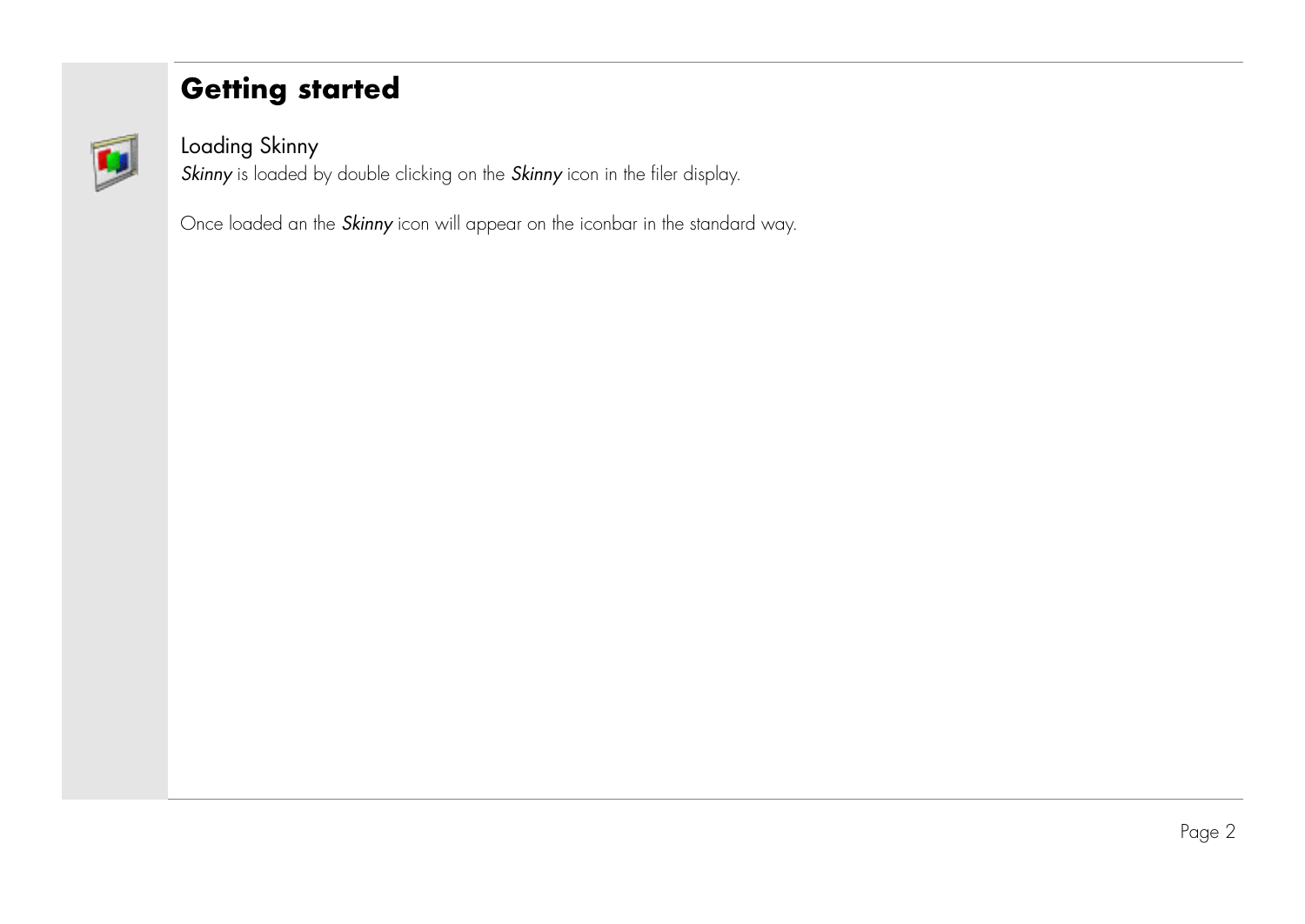# **Creating a new theme**

To start creating a new theme click Select on the icon bar icon to display the main theme window:

#### Theme preview

 Most of this window is taken up with a preview of the theme being created. As settings are made and new sprites added the preview will change to show the current state of the theme. Clicking on different areas of the window furniture will cause them to display the sprites that would be used if they were clicked in the Desktop. Unlike the Desktop the area will remain clicked until a different area is clicked on. To unclick all areas click on part of the previewarea that is empty.

# Left toolbar

 The toolbar to the left of the window allows the area being configured to be selected. Clicking each of the icons will open a new window for the selectedarea.

# Bottom toolbar

 The toolbar running along the bottom of the window allows the version of RISC OS to be selected to base the preview on. Different versions of RISC OS support different features and to be sure your theme looks acceptable on each version you should preview each in turn.

A further option on this toolbar allows the preview to be displayed as if the window had the input focus.

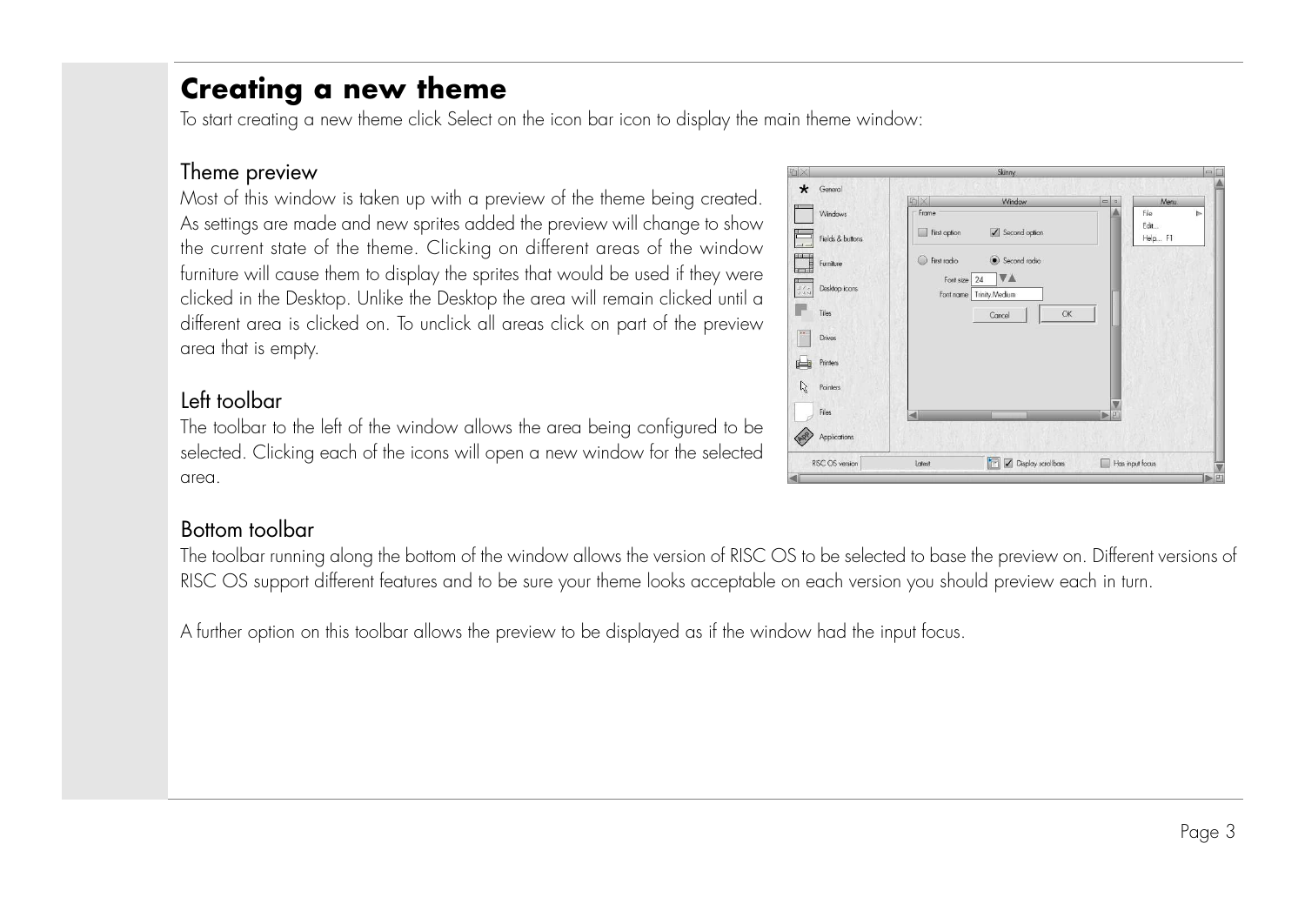# **General theme settings**

| 凸                             | General details            |        |
|-------------------------------|----------------------------|--------|
| Name                          | My first theme             |        |
| Version                       | 0.10                       |        |
| Author                        | D Signer                   |        |
|                               | Notes Requires 32K colours |        |
| Desktop icons<br>$\checkmark$ |                            | Cancel |
| Window furniture              |                            | Set    |

Clicking the General icon will display the General settings window:

This allows the following items to be set:

#### Name

 $\star$ 

A short name for the theme/

#### Version

The theme version number.

#### Author

The author of the theme.

#### **Notes**

Any relevant notes such as the minimum number of colours, supported version of RISC OS or copyright notice.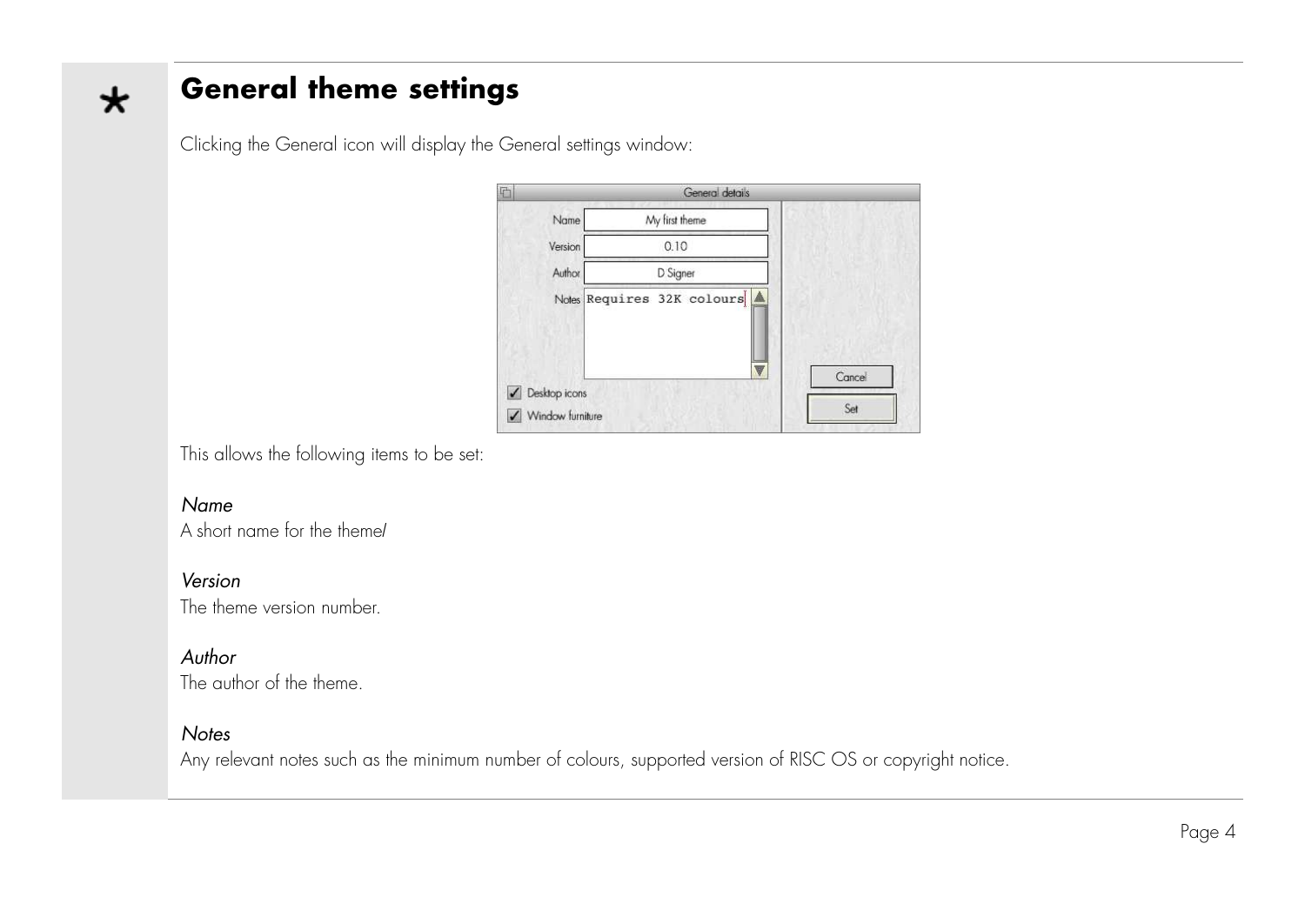#### Desktop icons

Tick this to indicate that the theme will contain replacement desktop icons.

# Window furniture

Tick this to indicate that the theme will contain replacement desktop furniture.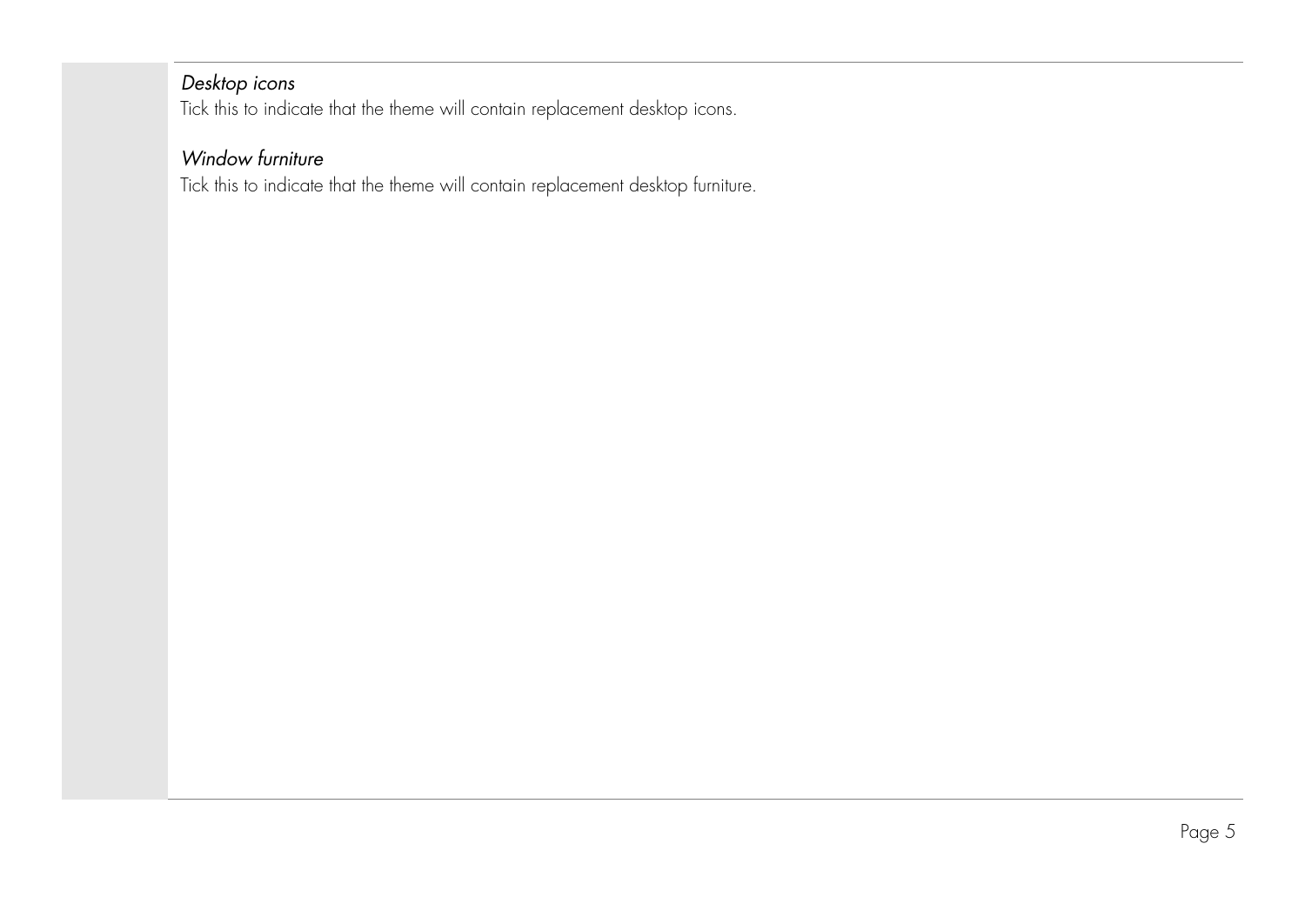# **Window configuration**

Clicking the Window configuration icon will display the Window configuration window:

| 响                              |              | Window configuration |                         |
|--------------------------------|--------------|----------------------|-------------------------|
| <b>Windows</b>                 | Frame        | <b>I'm</b>           | Background<br>Furniture |
| Draw frame around furniture    |              |                      | <b>Icons</b>            |
| 3D border                      | Top left     | <b>FEI</b>           | Text                    |
|                                | Bottom right | H                    |                         |
| Textured background            |              |                      |                         |
| Menus                          |              |                      |                         |
| Textured background            |              |                      |                         |
| Alternative texture and border |              |                      |                         |
|                                | Top eft      | $\mathbb{R}^2$       | Cancel                  |
|                                | Bottom right | Πœ                   | Set                     |
|                                |              |                      |                         |

This window allows basic window settings to be configured. Different groups of settings can be selected by clicking the radio icons on the right and once the settings have been configured as required they can be saved by clicking the Set button. Clicking Cancel will close thewindow without saving the settings.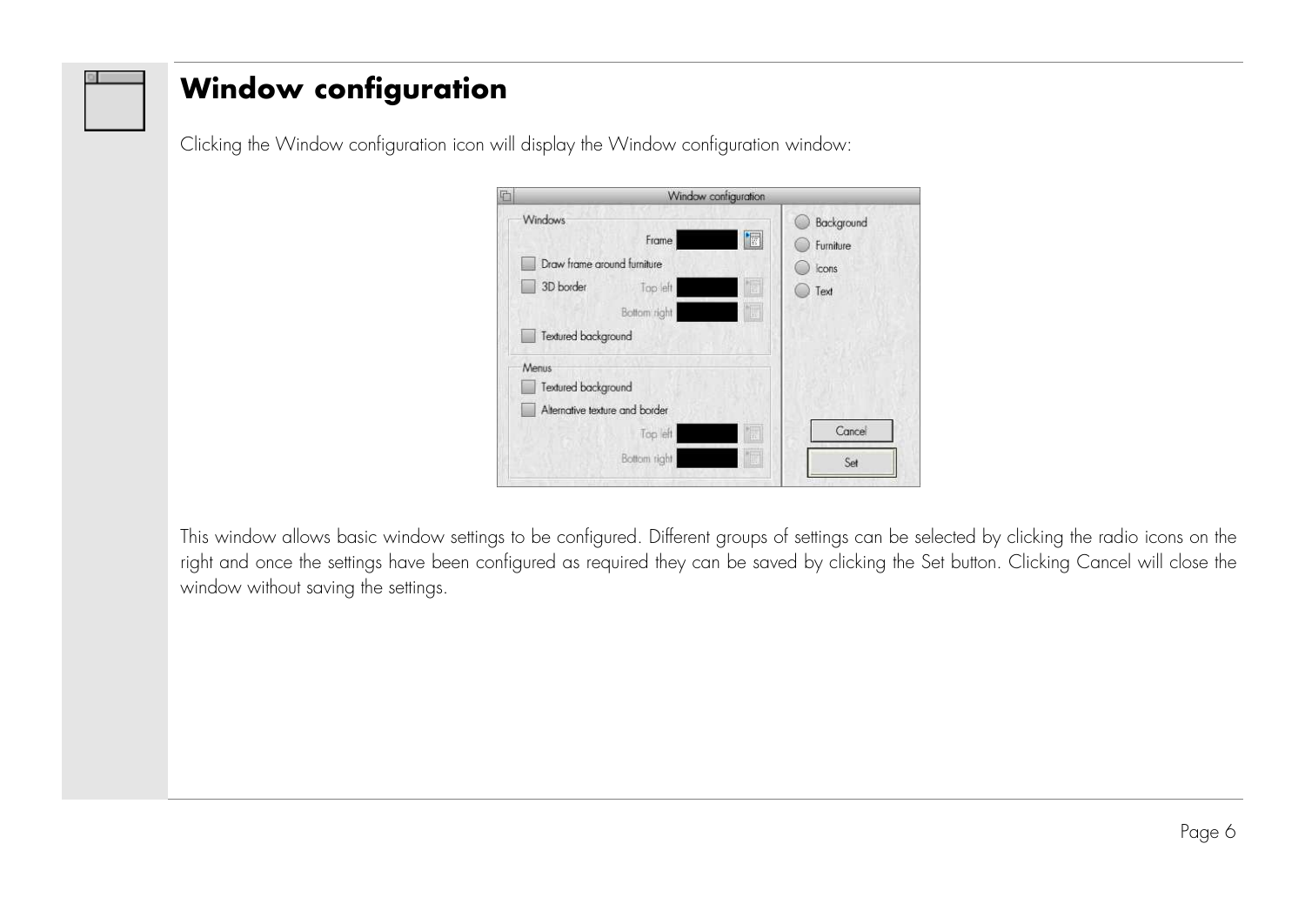# **Background**

### Windows

#### Frame

The colour of the frame that runs around the outside of the window.

#### Draw frame around furniture

 Switch this on to draw the window frame around the whole of the window including the furniture rather than just the main windowworkspace.



On the left a basic frame. On the right a frame around the furniture.

# 3D border

 Switch on to indicate that the workspace will have a 3D effect whenno scrollbars are present. This then activates the **Top left** and **Bottom right** colour pickers which can be used to pick the colour that is displayed at the top left of the window and the bottom right of thewindow.



#### Textured background

 When this is switched on the workspace of the window will be textured (assuming a suitable sprite is available) rather than being a solidgrey colour.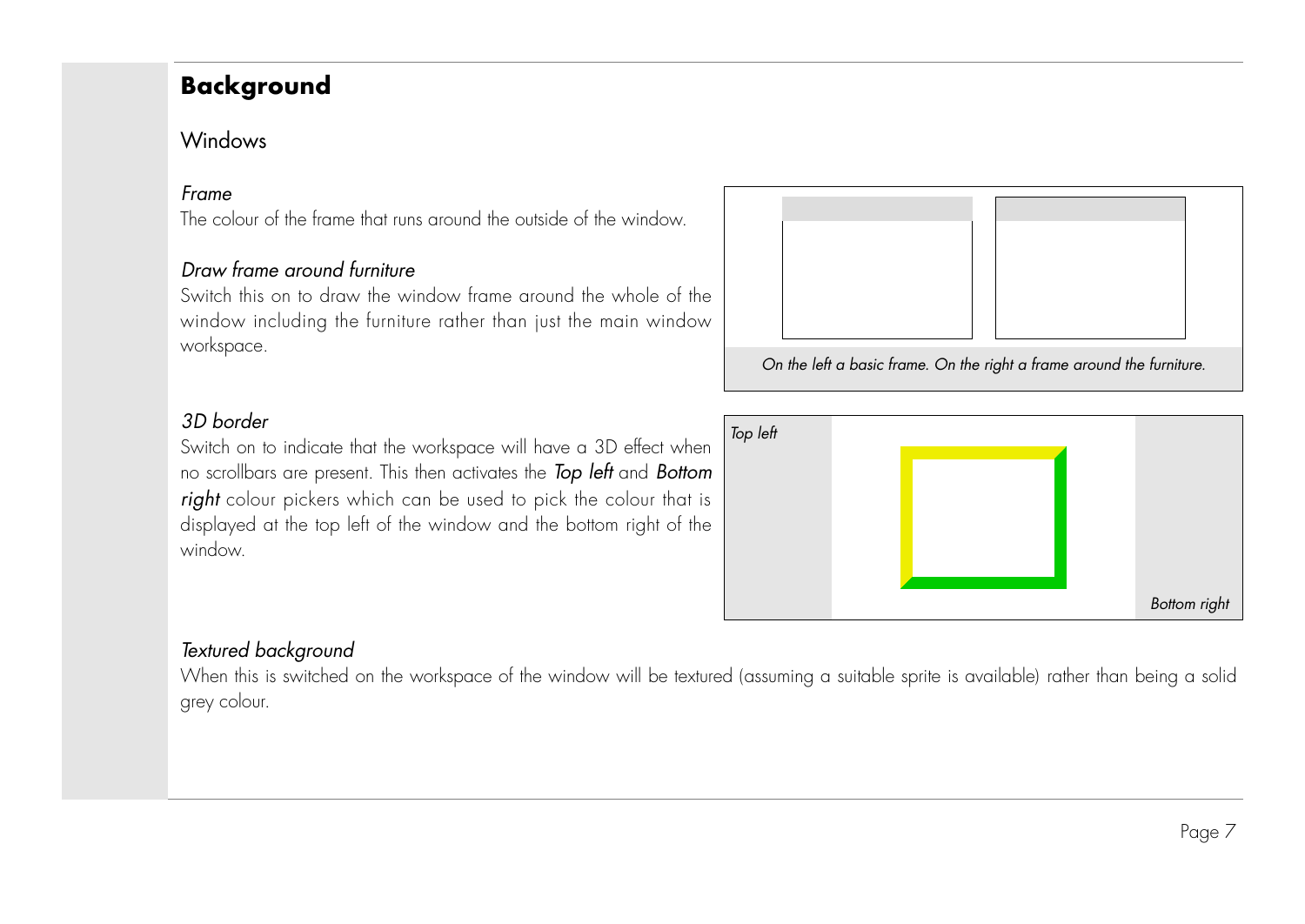#### Menus

#### Textured background

 When this is switched on the workspace of the menu will be textured (assuming a suitable sprite is available) rather than being a solid whitecolour.

#### Alternative texture and border

Switching this on will cause an alternative menu texture (if available) to be used for the menu background. It also enables the **Top left** anc **Bottom right** colours to be specified differently from the window settings.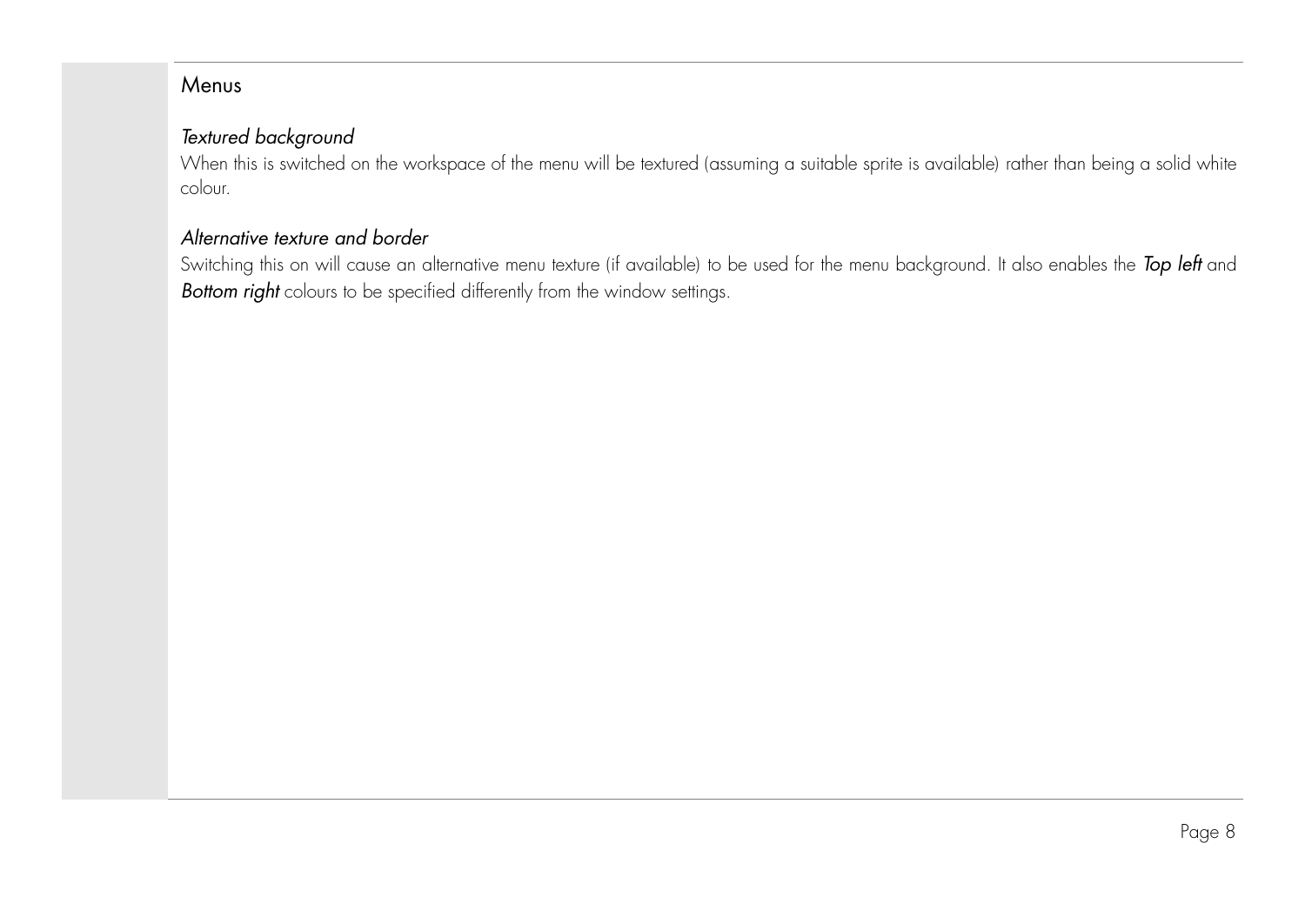# **Furniture**

The Furniture section of this window controls the colours that are applied to the window furniture. At this time these options are all disabledbecause the Theme Manager is unable to apply such settings.

| Window configuration                                                                                                                              |                                                                                                                                             |
|---------------------------------------------------------------------------------------------------------------------------------------------------|---------------------------------------------------------------------------------------------------------------------------------------------|
| Colours<br>Title bar text<br>Background<br>Scroll bar foreground<br>$\overline{a}$<br>Scroll bar background<br>Focus background<br>$\overline{1}$ | Background<br>ti El<br>$\bullet$ Furniture<br>『国<br><b>Icons</b><br>(TEI<br>Text<br>$\begin{bmatrix} 1 & 0 \\ 0 & 1 \end{bmatrix}$<br>the l |
| Facus only affects title bar                                                                                                                      | Cancel<br>Set                                                                                                                               |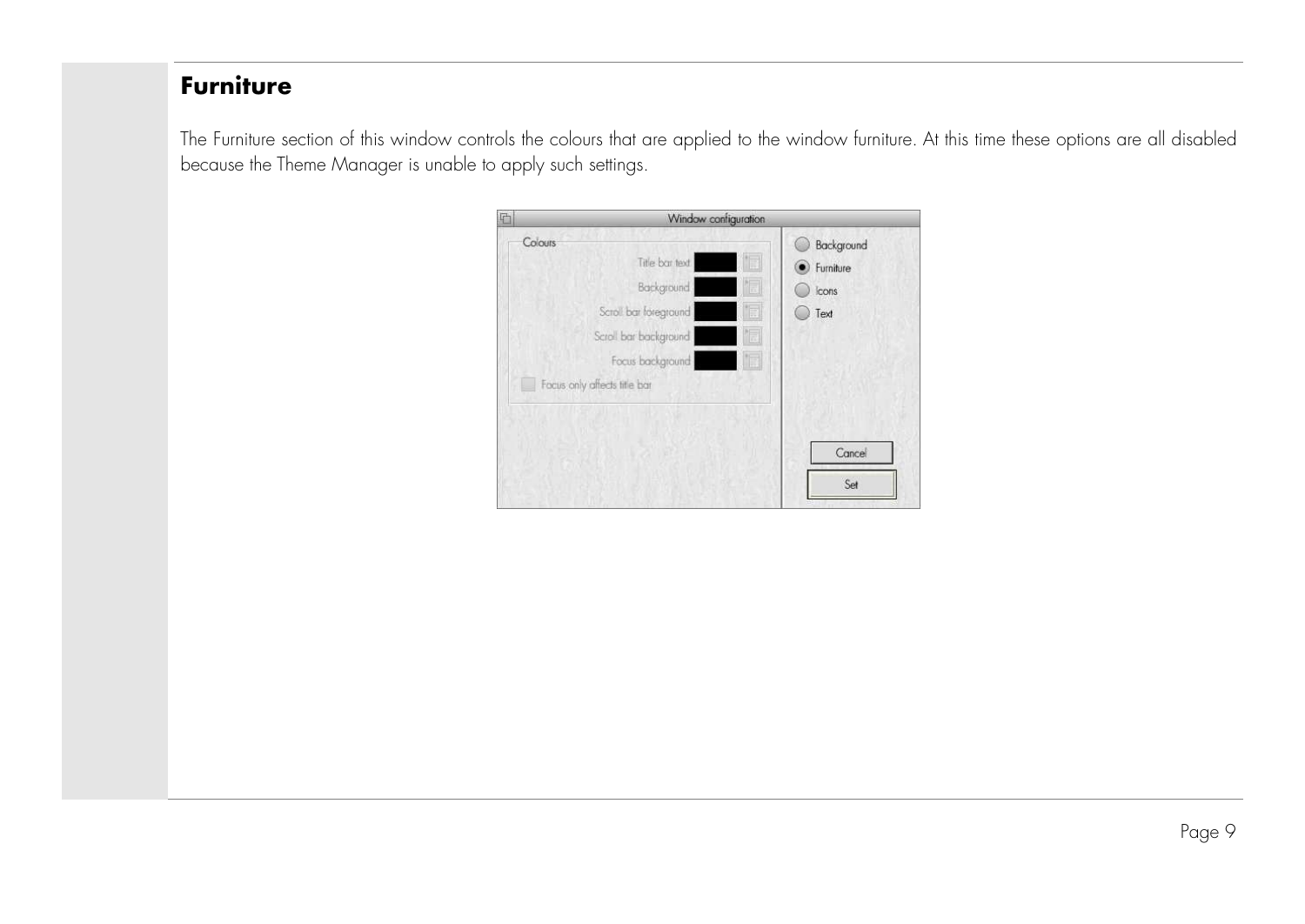#### **Icons**

This section contains some generic icon settings. Some of these settings are disable because the Theme Manager does not support them at this time.

| cons.<br>No icon boxes in windows<br>Font blending |                                                              | Background<br>Furniture<br>C Icons                                                                   |
|----------------------------------------------------|--------------------------------------------------------------|------------------------------------------------------------------------------------------------------|
| Highlight colours                                  | Foreground<br><u>a sa sa</u><br>Background<br>$\overline{a}$ | Text<br>$\begin{bmatrix} \begin{matrix} 2 & 1 \\ 1 & 2 \end{matrix} \end{bmatrix}$<br>$\mathbb{R}^n$ |
|                                                    |                                                              | Cancel<br>Set                                                                                        |

#### Icons

#### No icon boxes in windows

 This controls how some text icons are rendered. When switched on itensures that no filled grey background is drawn behind the text.

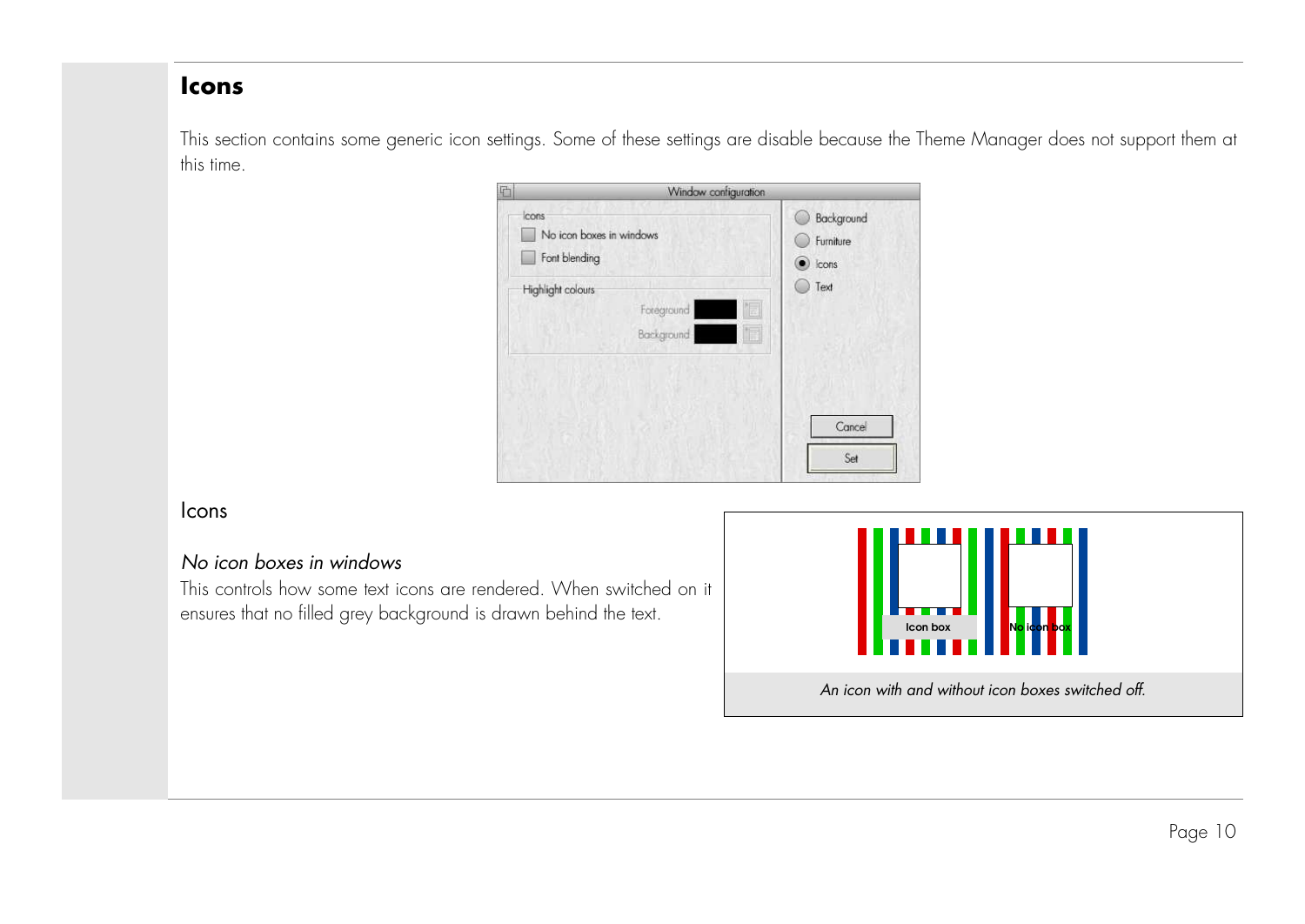#### Font blending

When font blending is switched on it can improve the look of text when drawn across multicoloured backgrounds.

# Highlight colours

This section is currently disabled.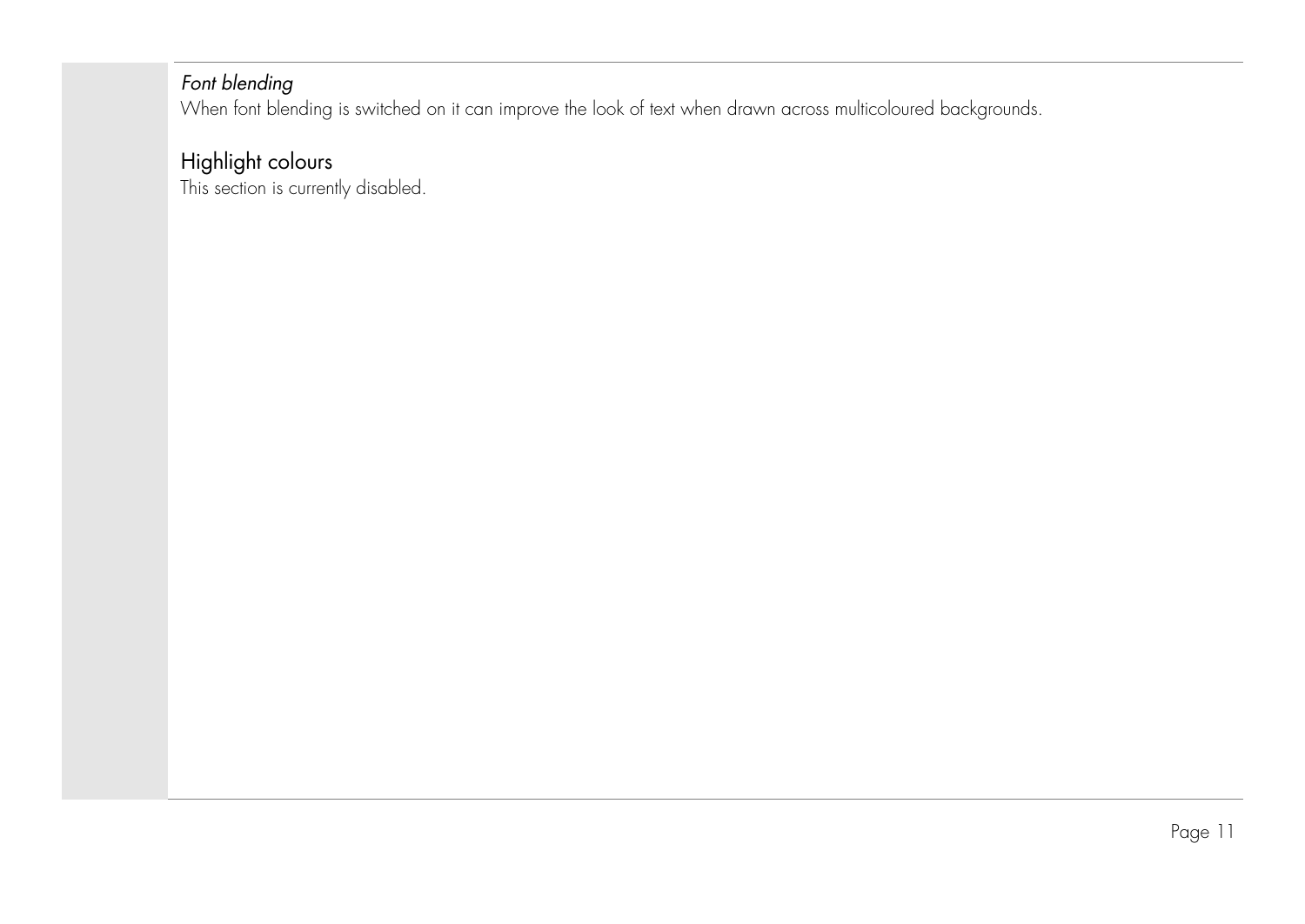# **Text**

At this time these options are all disabled because the Theme Manager is unable to apply such settings.

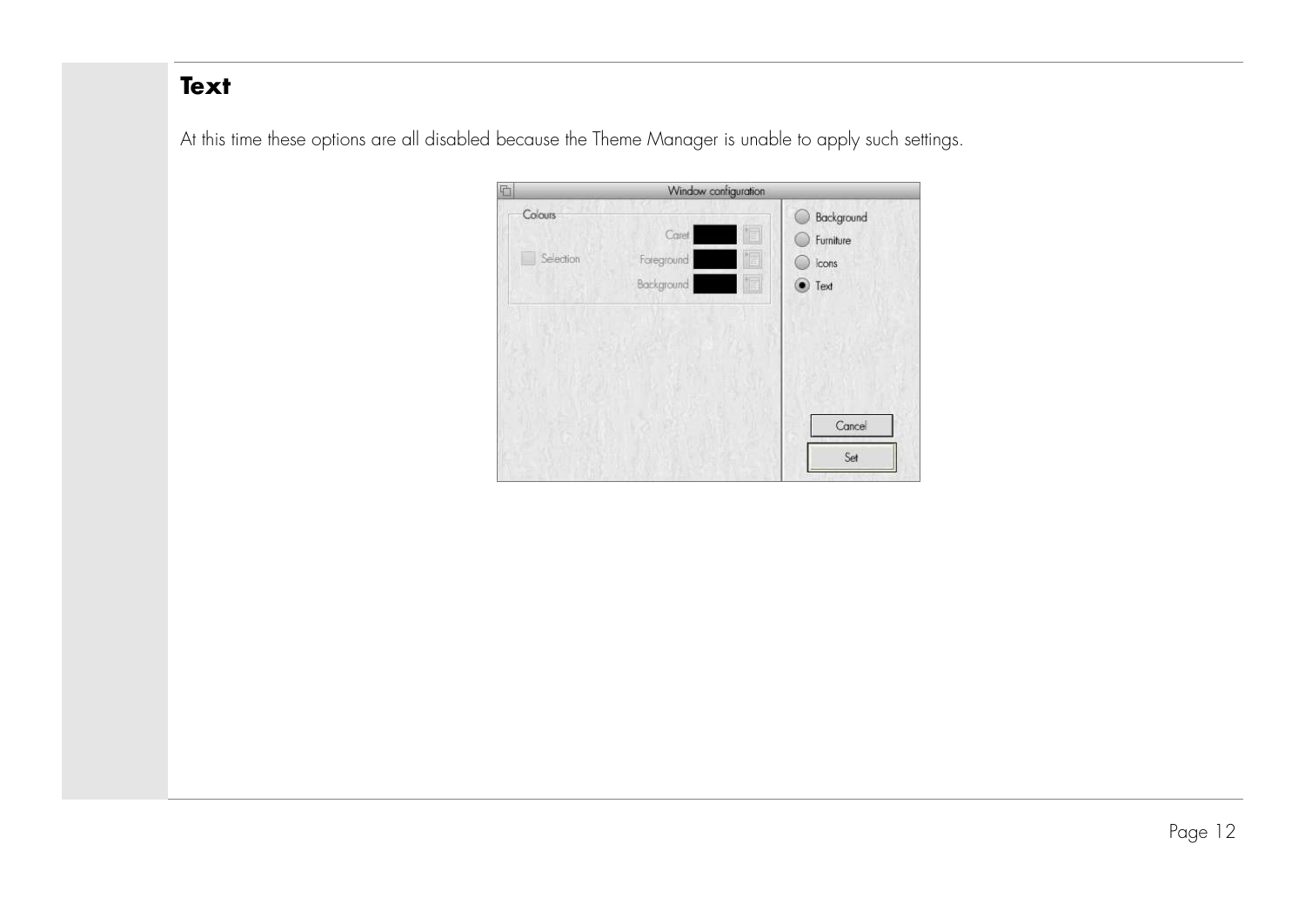# **Fields and buttons**

Click the Fields and buttons icon to display the Fields and buttons window.



# **Round**

This section is currently disabled because the Theme Manager does not support these options.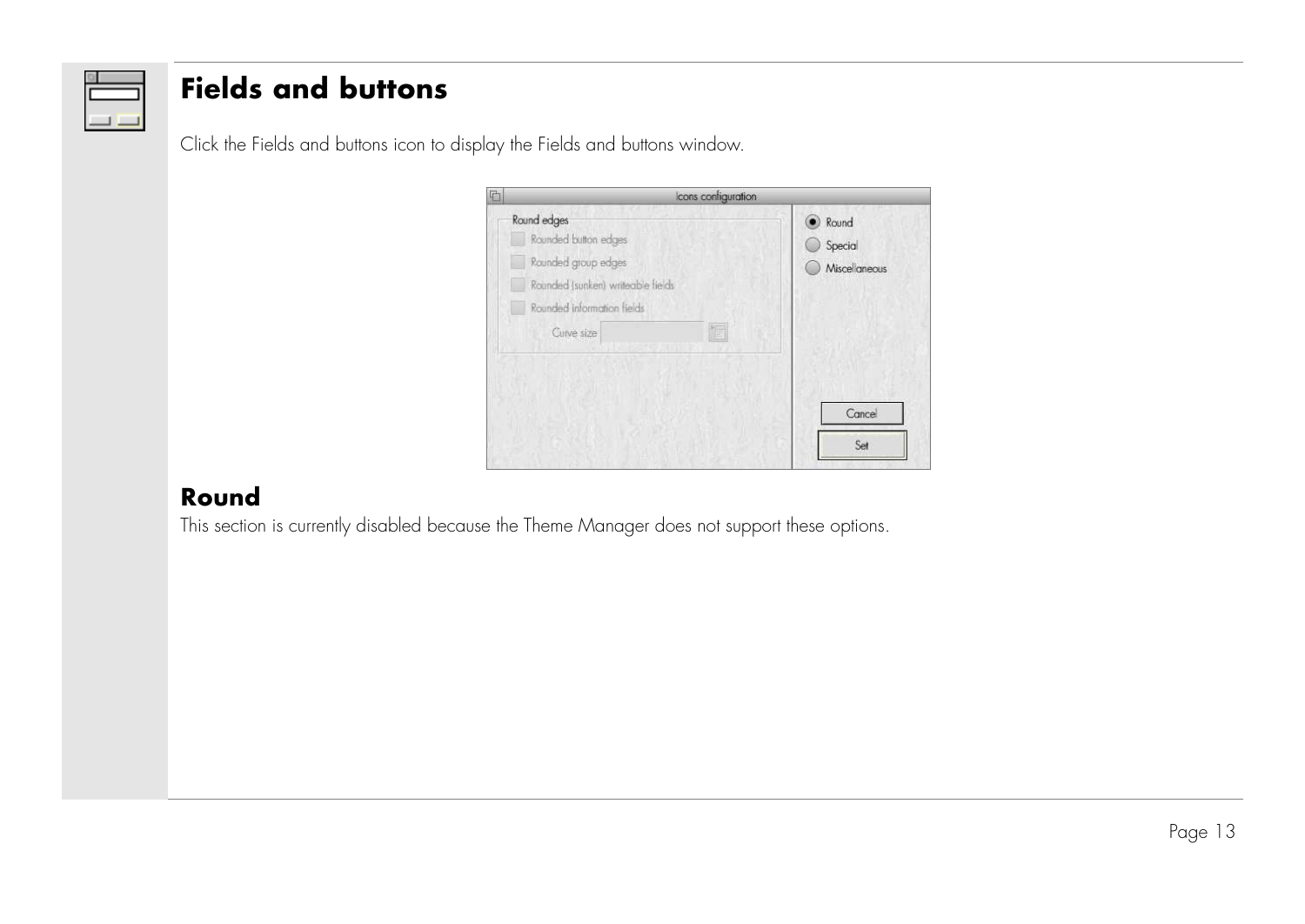# **Special**

|                 | cons configuration                                                   |                      |                                   |
|-----------------|----------------------------------------------------------------------|----------------------|-----------------------------------|
| Special colours | Enable 'special' colour schemes<br>Apply 'special' colours as a tint |                      | Round<br>Special<br>Miscellaneous |
| Main colour     |                                                                      |                      |                                   |
|                 | Action button                                                        | ĨE                   |                                   |
|                 | Default button<br>and the second series                              | TE                   |                                   |
|                 | <b>Groups</b>                                                        | $\boxed{\mathbb{Z}}$ |                                   |
| Text/rim colour |                                                                      |                      |                                   |
|                 | Action button                                                        | İE                   | Cancel                            |
|                 | Default button                                                       | 恒                    | Set                               |

This section allows the colours that are used to draw buttons to be specified and offers the following settings:

# Special colours

#### Enable 'special' colour schemes

Switch on to override the colours that are normally used to draw buttons.

### Apply 'special' colours as a tint

Switch on the apply the selected colours as a more subtle tint over the top of the standard colour scheme.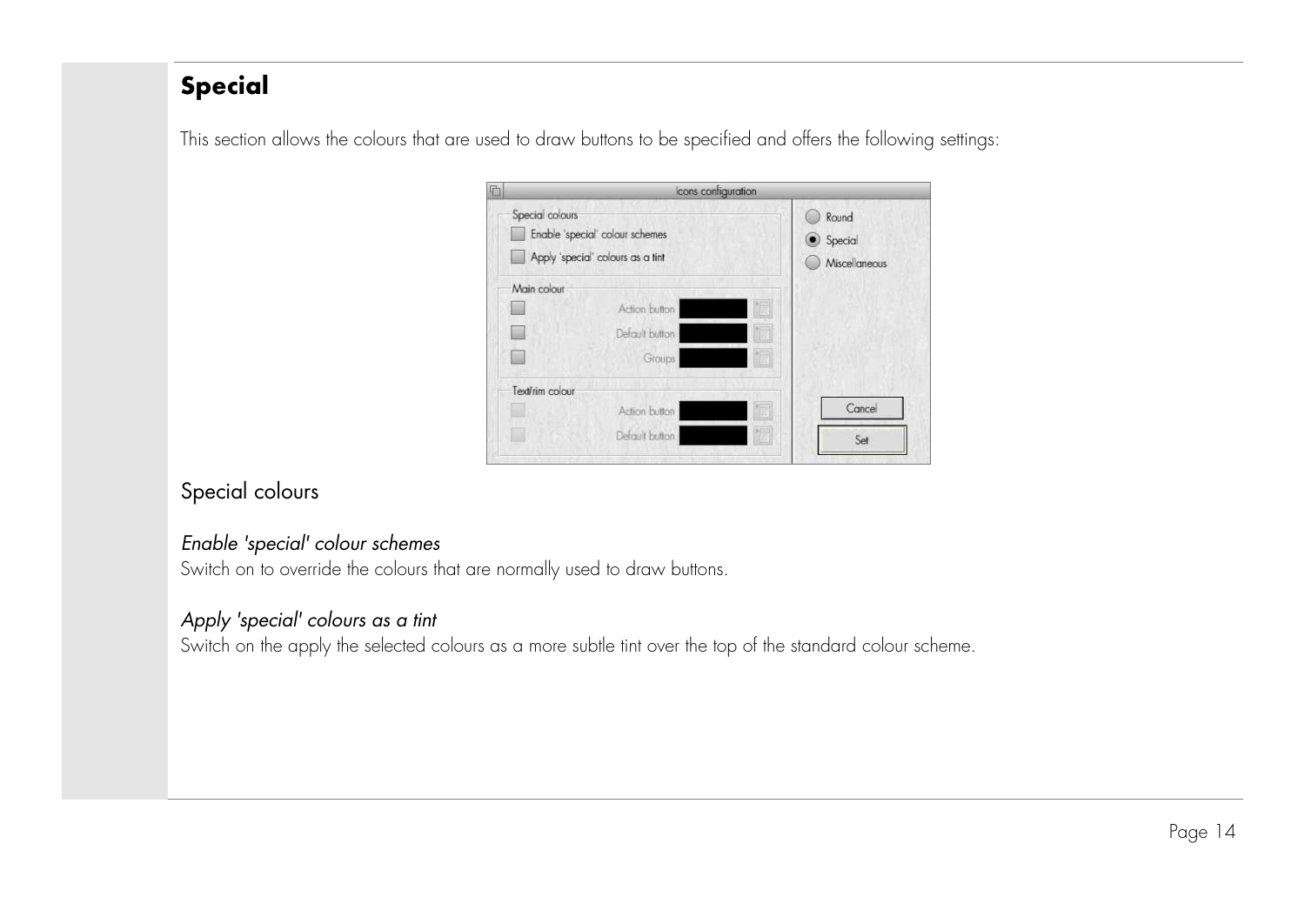### Main colour

This applies to the main surface colour of a button.

#### Action button

Specified the colour of a normal button with a standard rim.

#### Default button

 Specified the colour of a default button which has a larger rim aroundit.



### Groups

Specifies the colour of the decoration used to group fields and icons together.

### Text/rim colour

This affects the colour of any border drawn around a button and the colour of the text on the button.

#### Action button

The colour of the text on a normal button.

#### Default button

The colour of the text on a default button.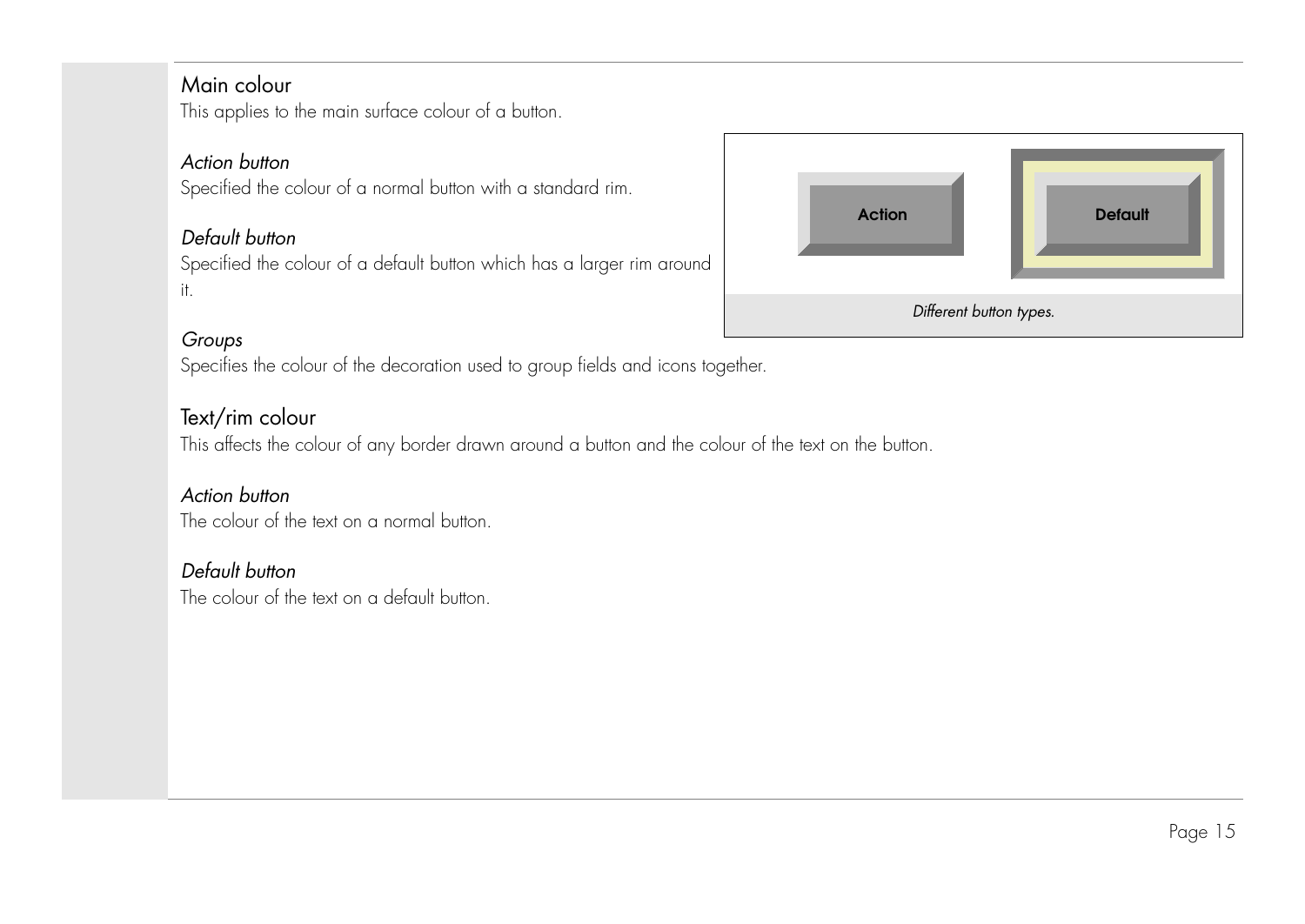# **Miscellaneous**

This section contains further miscellaneous icon settings:



# Miscellaneous flags

#### Apply blend to button iconsThis is currently disabled.

#### Apply blend to information fields

This is currently disabled.

### Apply a rim to button icons

When switched on this draws a further thin border around a button.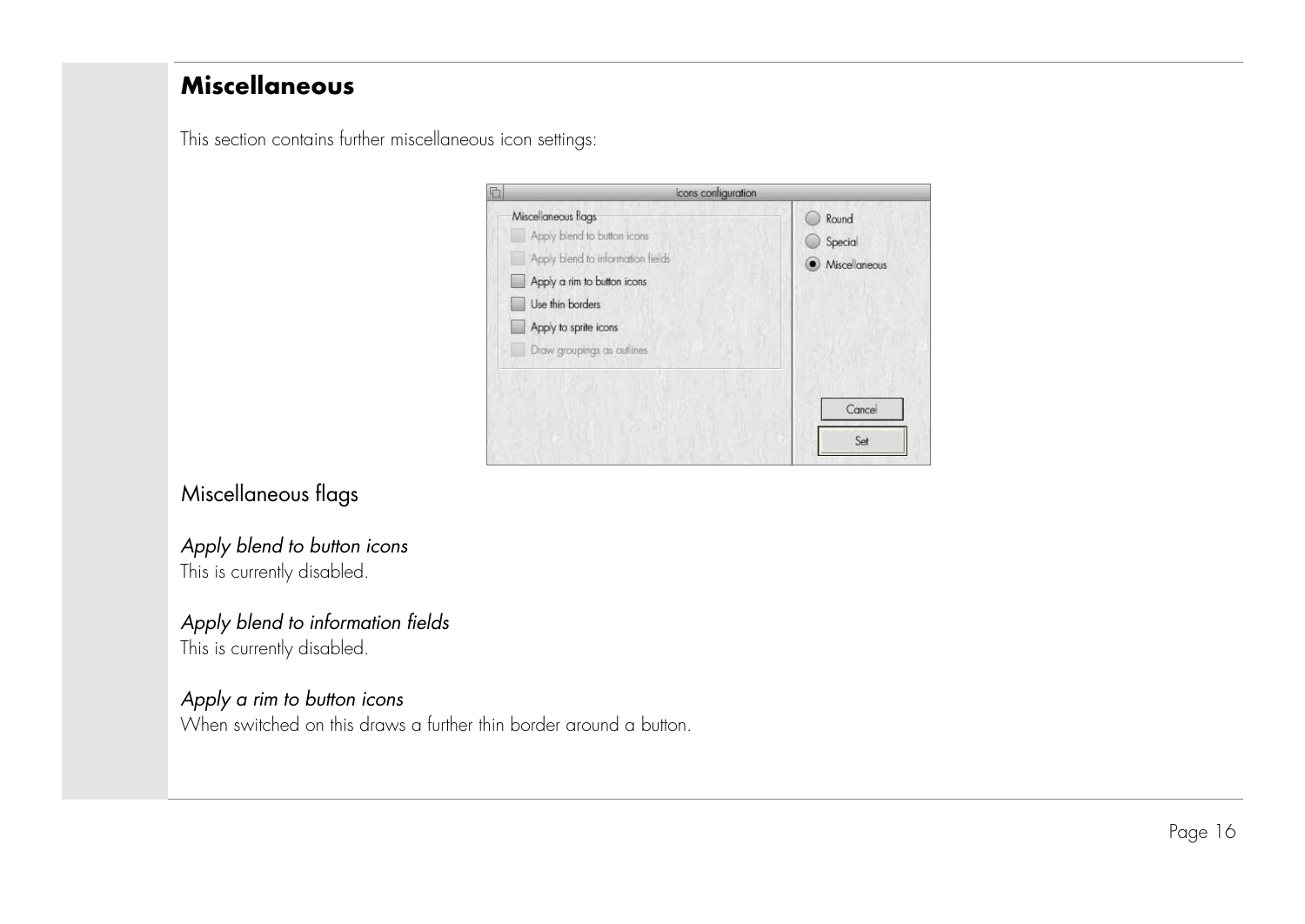### Use thin borders

Switch this on to indicate that button borders and groupings are drawn thinner than normal.

### Apply to sprite icons

Switch on to apply certain button border effects to buttons that contain sprites.

### Draw groupings as outlines

This is currently disabled.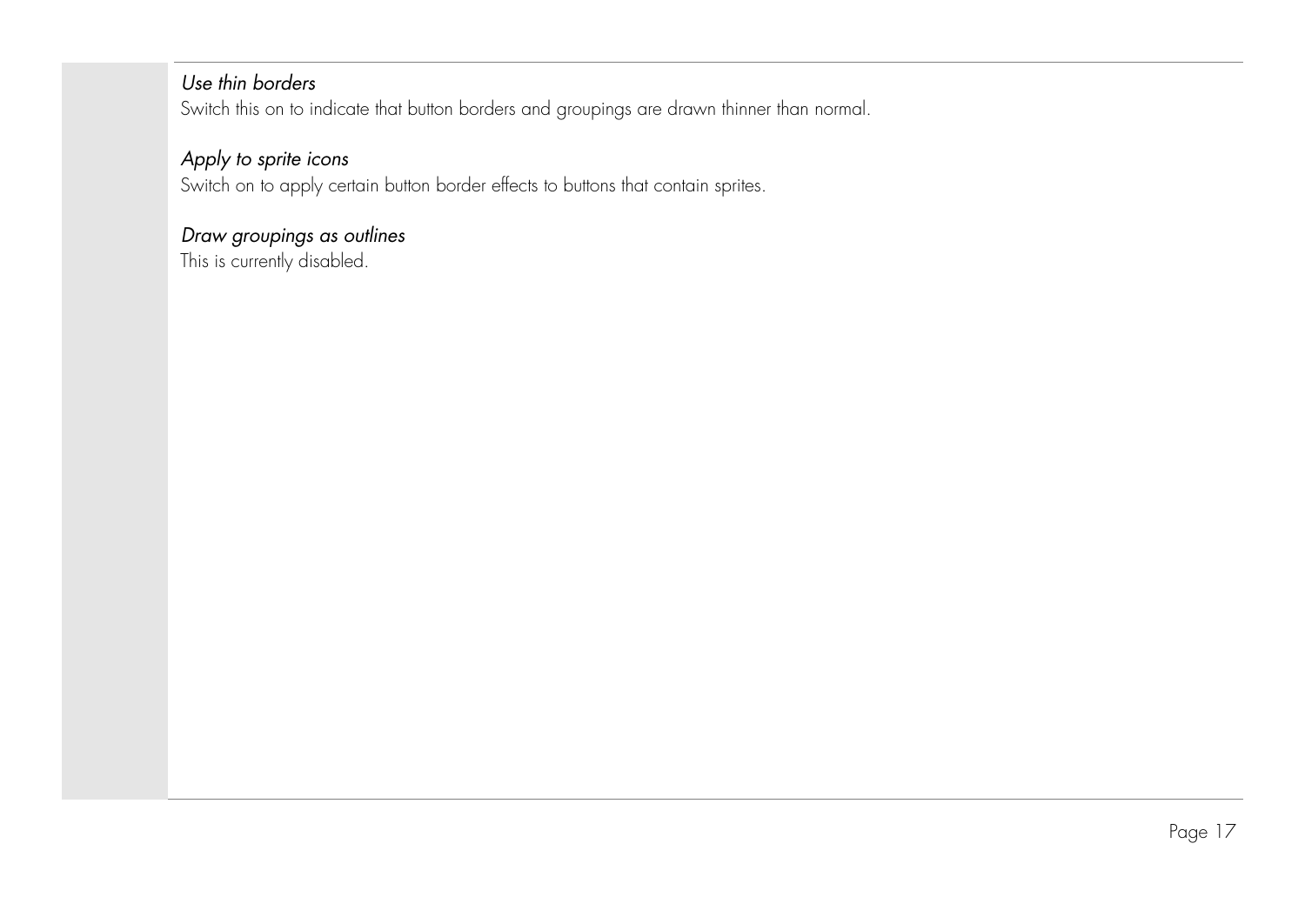# **Sprite windows**

The remaining windows all control different groups of sprites which are used to decorate the RISC OS desktop. They have been split up into different groups to make it easier to identify related sprites and also because it is quite common to only replace certain groups of sprites likethose used for the window furniture.

This section gives a general overview of the window used to display and edit these sprites:

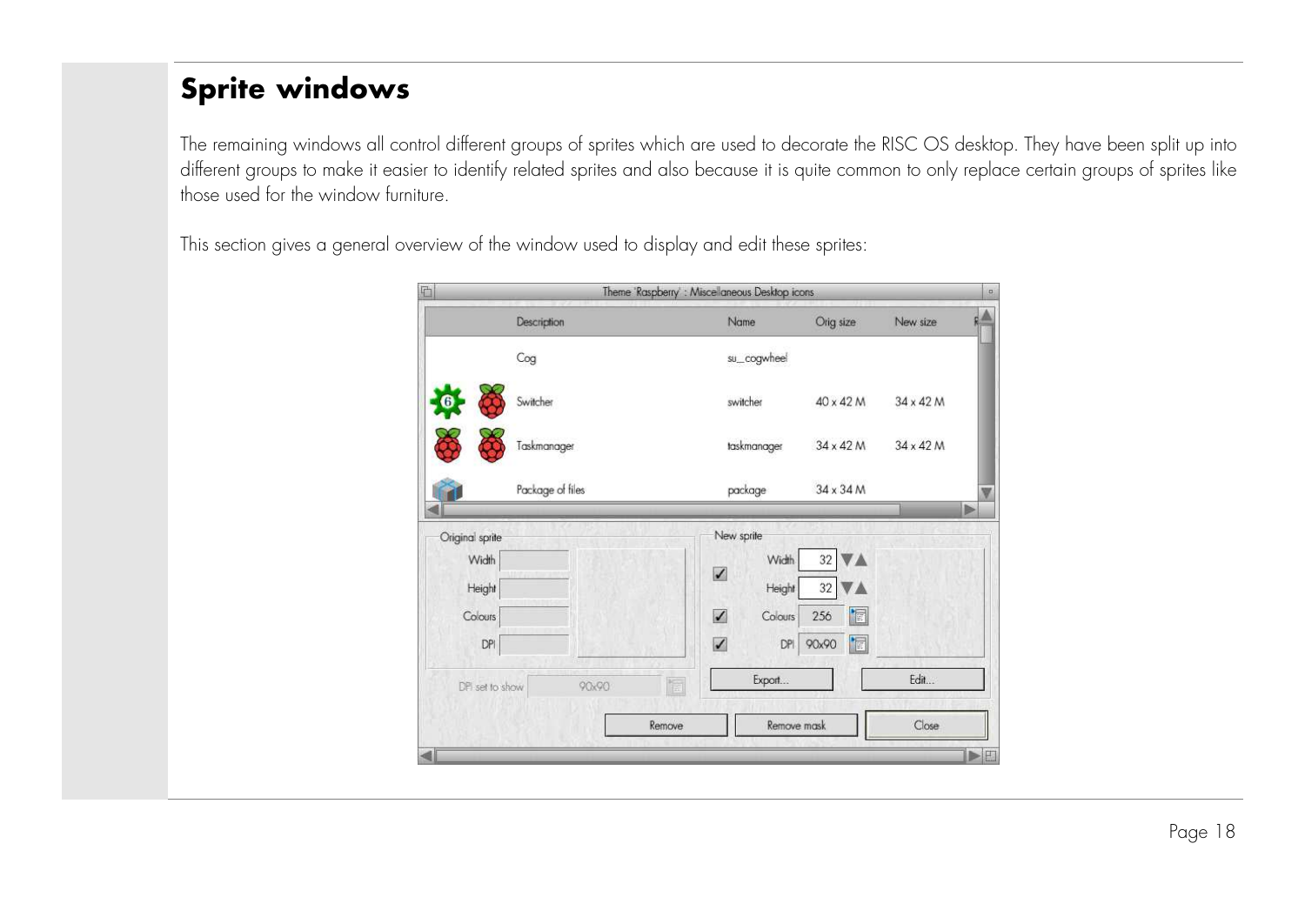# Sprite list

|   | Description      | Name        | Orig size        | New size         |  |
|---|------------------|-------------|------------------|------------------|--|
|   | Cog              | su_cogwheel |                  |                  |  |
| 询 | Switcher         | switcher    | $40 \times 42$ M | $34 \times 42$ M |  |
|   | Taskmanager      | taskmanager | $34 \times 42$ M | $34 \times 42$ M |  |
|   | Package of files | package     | $34 \times 34$ M |                  |  |

The top section of the window shows the sprites that are included in the selection area.

This list of sprites contains the following information:

| Column      | <b>Description</b>                                                                                           |
|-------------|--------------------------------------------------------------------------------------------------------------|
| Sprite      | The original sprite currently used to represent the icon                                                     |
| Sprite      | The replacement sprite defined in the theme                                                                  |
| Description | A short description of the sprite                                                                            |
| Name        | The name of the sprite                                                                                       |
| Orig Size   | The size of the sprite currently installed. If this is followed with an M it indicates the sprite has a mask |
| New Size    | The size of the sprite in the theme. If this is followed with an M it indicates the sprite has a mask        |
| Resolution  | The resolution of the sprite                                                                                 |
|             |                                                                                                              |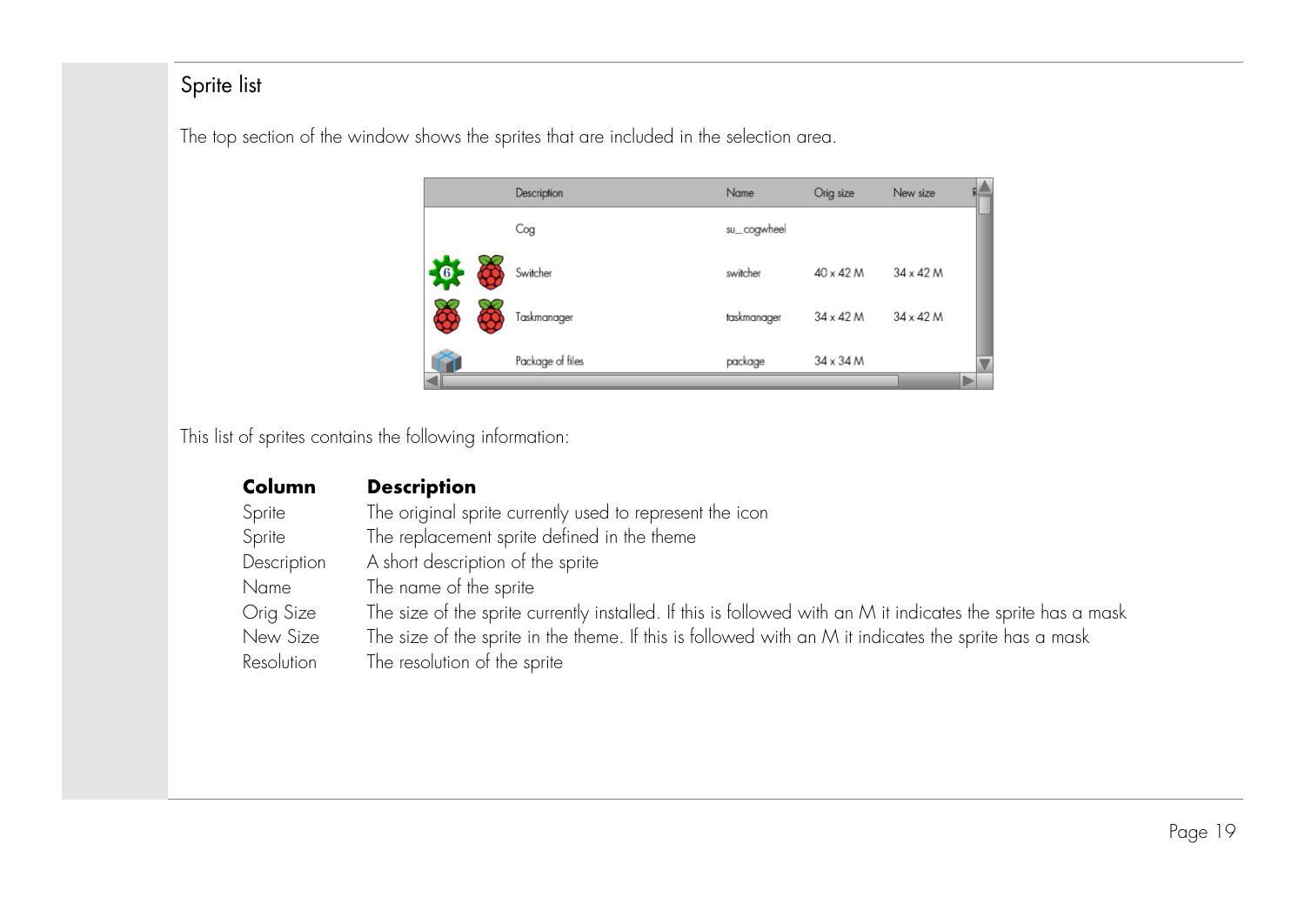# Original sprite

 The original sprite area shows the width, height, number of colours and resolution of the sprite within the current theme. This can be used asa reference when deciding what the replacement sprite should look like. A thumbnail of the sprite is also displayed.

| Width   | 40    |  |
|---------|-------|--|
| Height  | 42    |  |
| Colours | 256   |  |
| DPI     | 90x90 |  |

#### New sprite

A new sprite is added by dragging it to the new sprite area.

|            | Width   |           | $34 \overline{\nabla \mathbb{A}}$ |      |
|------------|---------|-----------|-----------------------------------|------|
| $\sqrt{ }$ | Height  |           | 42 VA                             |      |
| $\sqrt{ }$ | Colours | 32K       | 冒                                 |      |
| J          |         | DPI 90x90 | 偏                                 |      |
|            | Export  |           |                                   | Fdit |

This area allows some of the settings associated with the sprite to be set: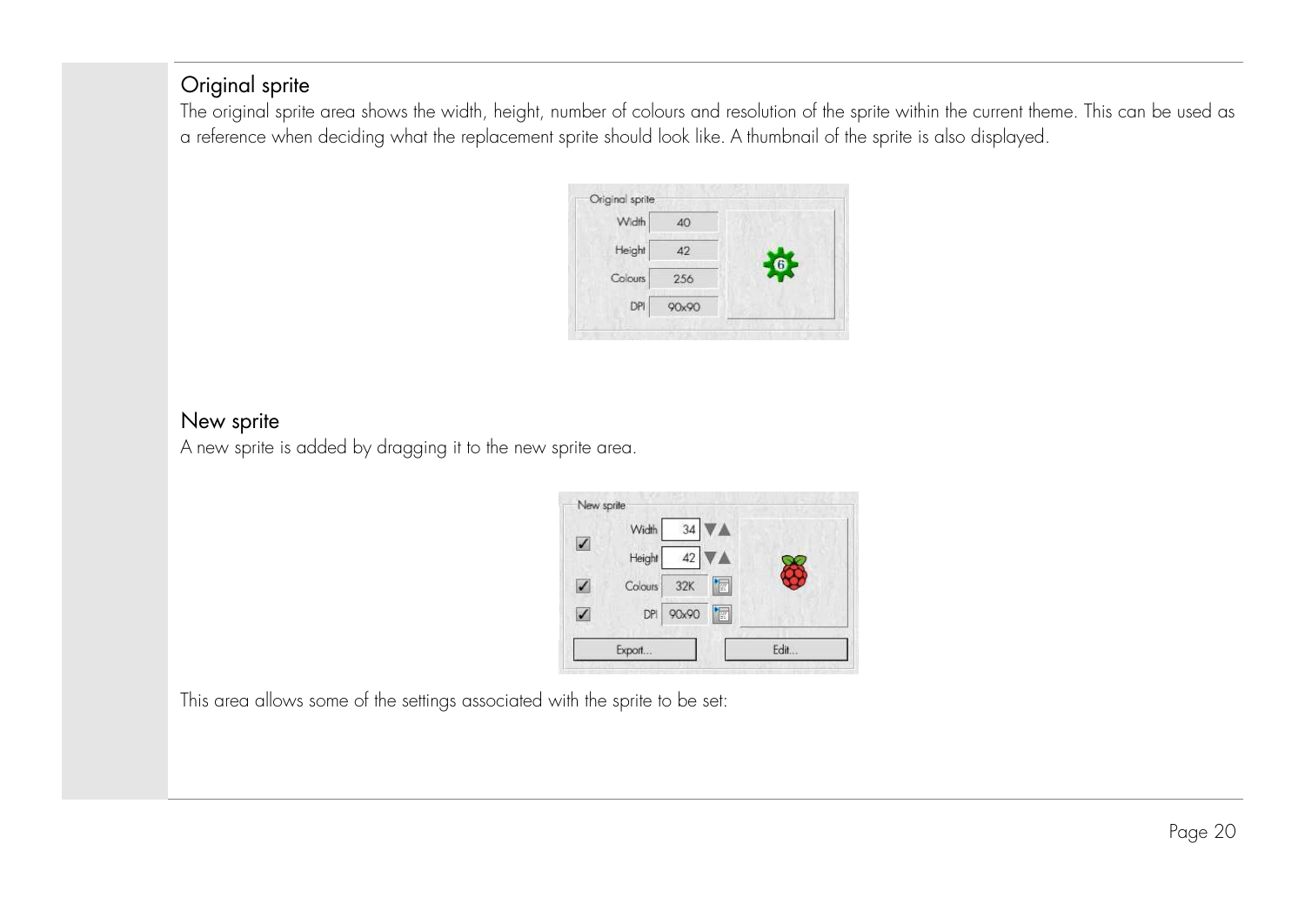### Width & Height

If these are enabled then the new sprite will be resized to these dimensions. The dimensions here correspond to the dimensions of thecurrent sprite initially but can be edited.

#### Colours

 When enabled the new sprite will be converted to use the number of colours specified. Again, the number of colours is initially set to thoseof the current sprite.

#### **DPI**

The DPI setting works in the same way as the above. When enabled the resolution of the new sprite will be set to that shown.

The following operations are available:

#### Export

Export will display a Save dialog that allows the sprite to be exported from the theme.

#### Edit

Clicking Edit will open Paint with the sprite loaded so it can be edited. Double clicking the sprite thumbnail will achieve the same.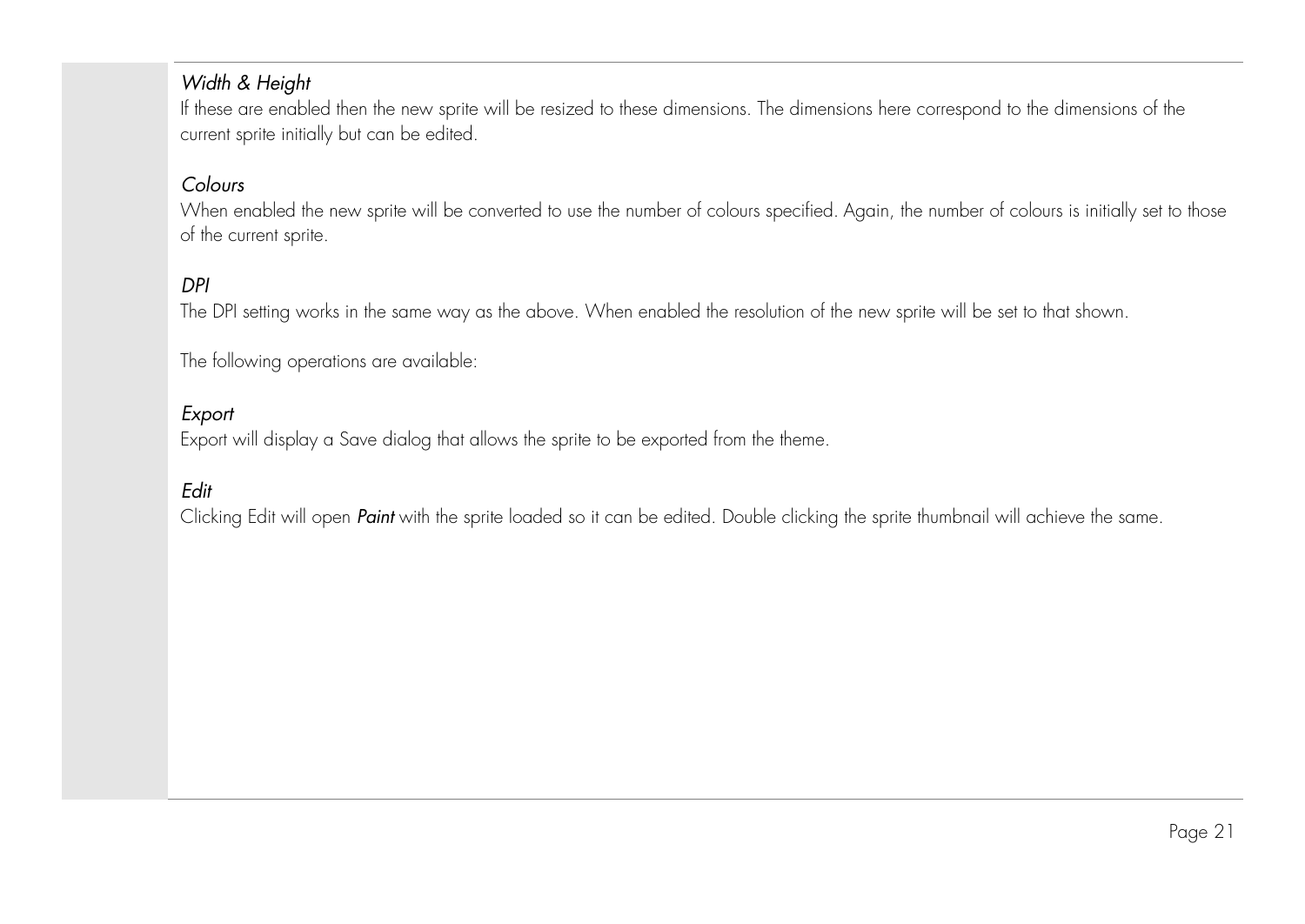### DPI set to show

 The DPI setting at the bottom of the window is not always active. When it is, different groups of sprites organised by resolution can bedisplayed. This enables a theme to contain sprites for rectangular, square and high resolution pixel modes.

# Remove mask

Click this to remove any mask associated with the currently highlighted sprites.

#### Remove

Click Remove to remove the currently highlighted new sprites from the theme.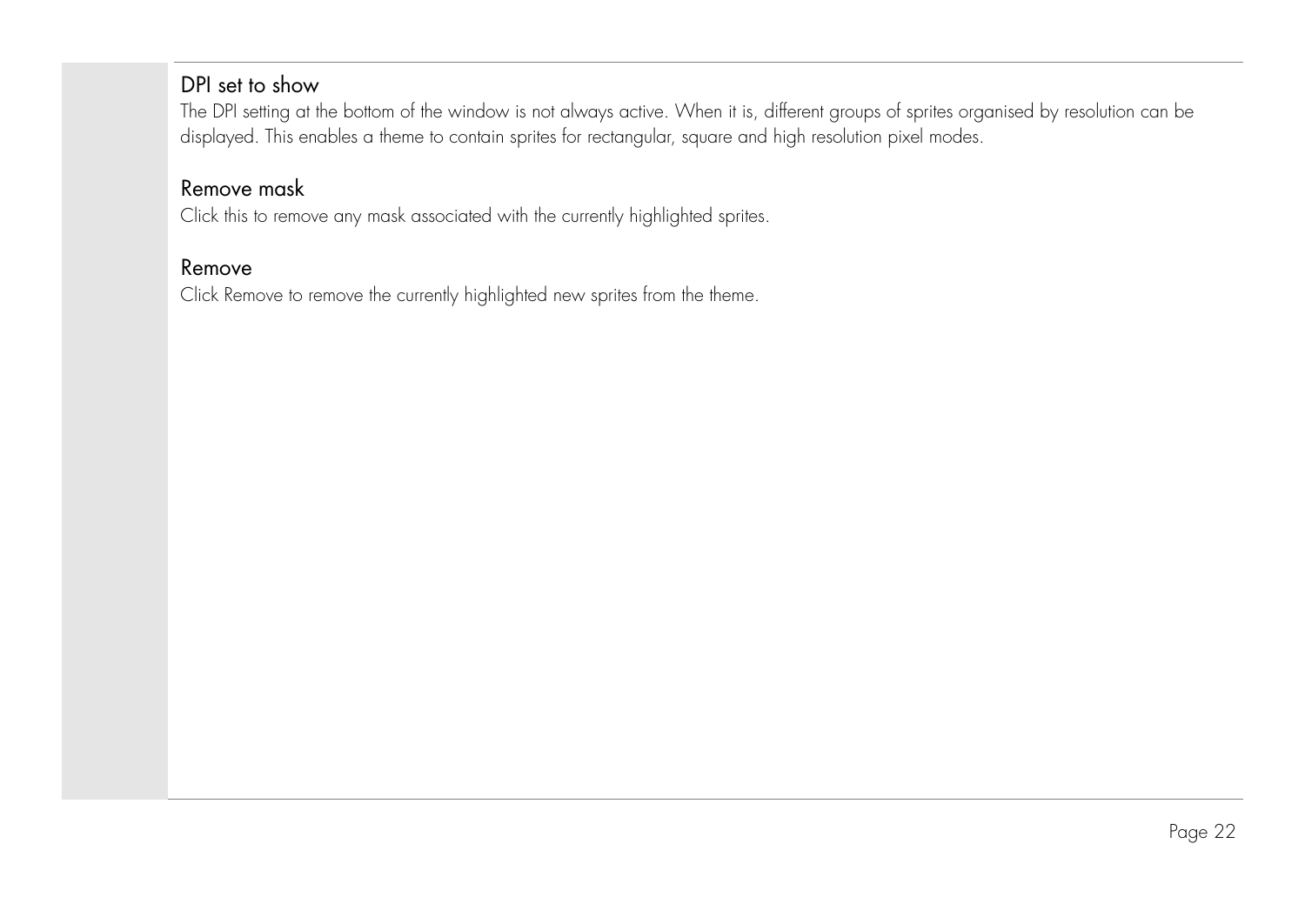

# **Furniture**

Click to display the Furniture window. This window allows the sprites that are used to render the window furniture (the close, back, resizebuttons and scrollbars) to be specified.

|                                     |                     |            | Theme 'Raspberry' : Furniture |                      |                                |
|-------------------------------------|---------------------|------------|-------------------------------|----------------------|--------------------------------|
|                                     | Description         |            | Name                          | Orig size            | New size                       |
| $\odot$<br>心                        | <b>Back icon</b>    |            | bicon <sub>22</sub>           | $20 \times 20$       | $20 \times 20$                 |
| ū<br>$\textcircled{\scriptsize{0}}$ | Back icon (pressed) |            | pbicon22                      | $20 \times 20$       | $20 \times 20$                 |
| Original sprite                     |                     |            | New sprite                    |                      |                                |
| Width                               | 20                  |            | Width<br>$\sqrt{ }$           | 20                   |                                |
| Height                              | 20                  |            | Height                        | 20                   |                                |
| Colours                             | 32K                 | G          | $\checkmark$<br>Colours       | <b>Figure</b><br>32K | $\textcircled{\scriptsize{0}}$ |
| DPI                                 | 90x90               |            | $\checkmark$<br>DPI           | 90x90                |                                |
| DPI set to show                     |                     | 圈<br>90x90 | Export                        |                      | Edit                           |
|                                     |                     | Remove     | Remove mask                   |                      | Close                          |
|                                     |                     |            |                               |                      |                                |

Window furniture can be supplied in a number of resolutions including 90ppi x 45ppi, 90ppi x 90ppi and 180ppi x 180ppi.

This window does not display the sprite in the list at the top, but it does still display thumbnails for each sprite.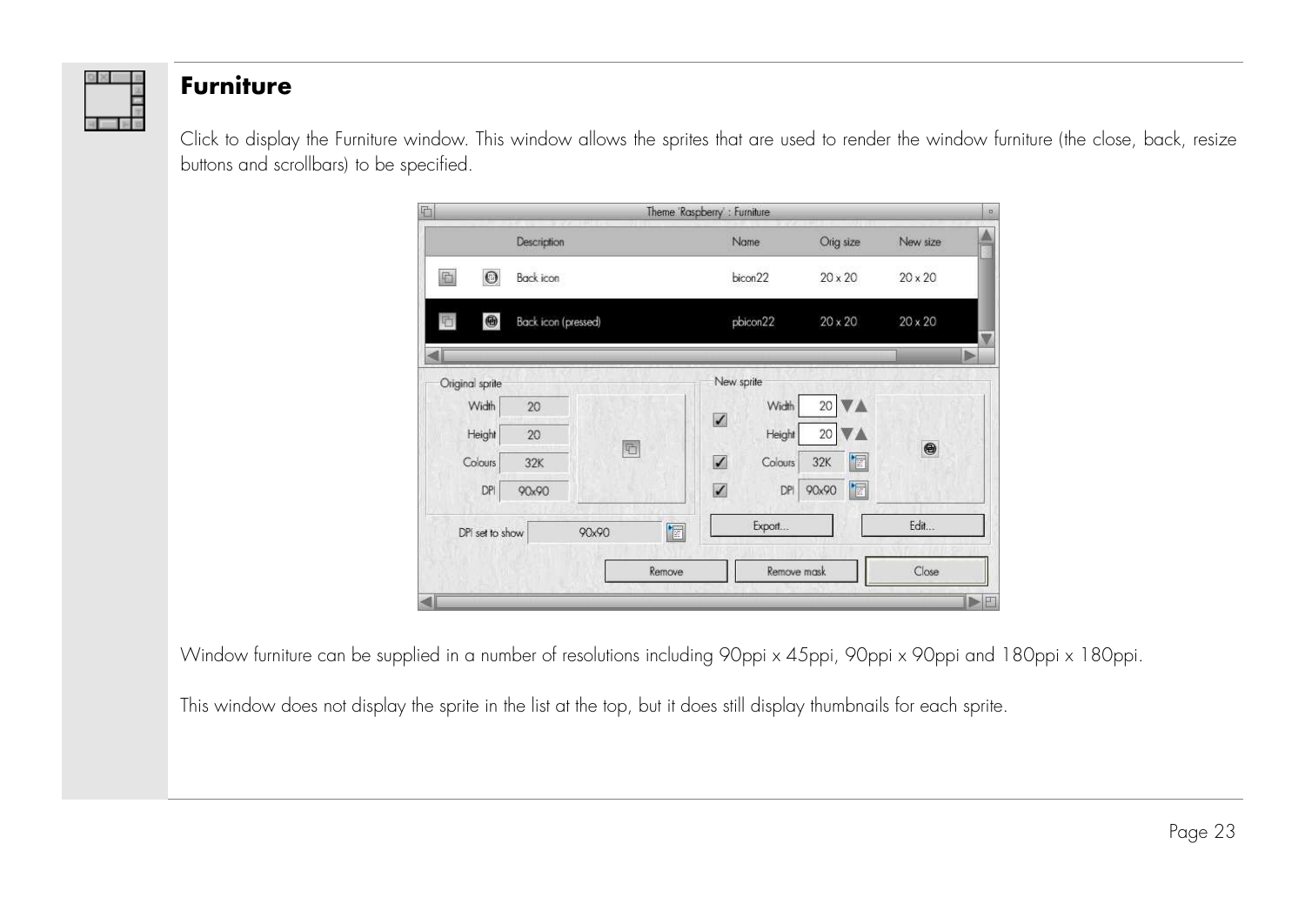

# **Desktop icons**

This window allows general desktop icons to be specified. These include popup menu icons, arrows, radio and option buttons and erroricons.

|                                |             |              | Theme 'Raspberry': Miscellaneous Desktop icons |                  |                  |
|--------------------------------|-------------|--------------|------------------------------------------------|------------------|------------------|
|                                | Description |              | Name                                           | Orig size        | New size         |
| $\checkmark$<br>$\blacksquare$ | Option on   |              | opton                                          | $22 \times 22 M$ | $22 \times 22 M$ |
| œ                              | Radio off   |              | radiooff                                       | $22 \times 22 M$ | $22 \times 22 M$ |
| Original sprite                |             |              | New sprite                                     |                  |                  |
| Width                          | 22          |              | Width<br>$\sqrt{ }$                            | 22               |                  |
| Height                         | 22          |              | Height                                         | 22               |                  |
| Colours                        | 32K         | $\checkmark$ | $\overline{\mathcal{L}}$<br>Colours            | 圖<br>32K         | $\blacksquare$   |
| DPI                            | 90x90       |              | $\sqrt{2}$<br>DPI                              | F<br>90x90       |                  |
| DPI set to show                |             | H<br>90x90   | Export                                         |                  | Edit             |
|                                |             | Remove       |                                                | Remove mask      | Close            |
|                                |             |              |                                                |                  |                  |

Desktop icons do not have alternative resolutions.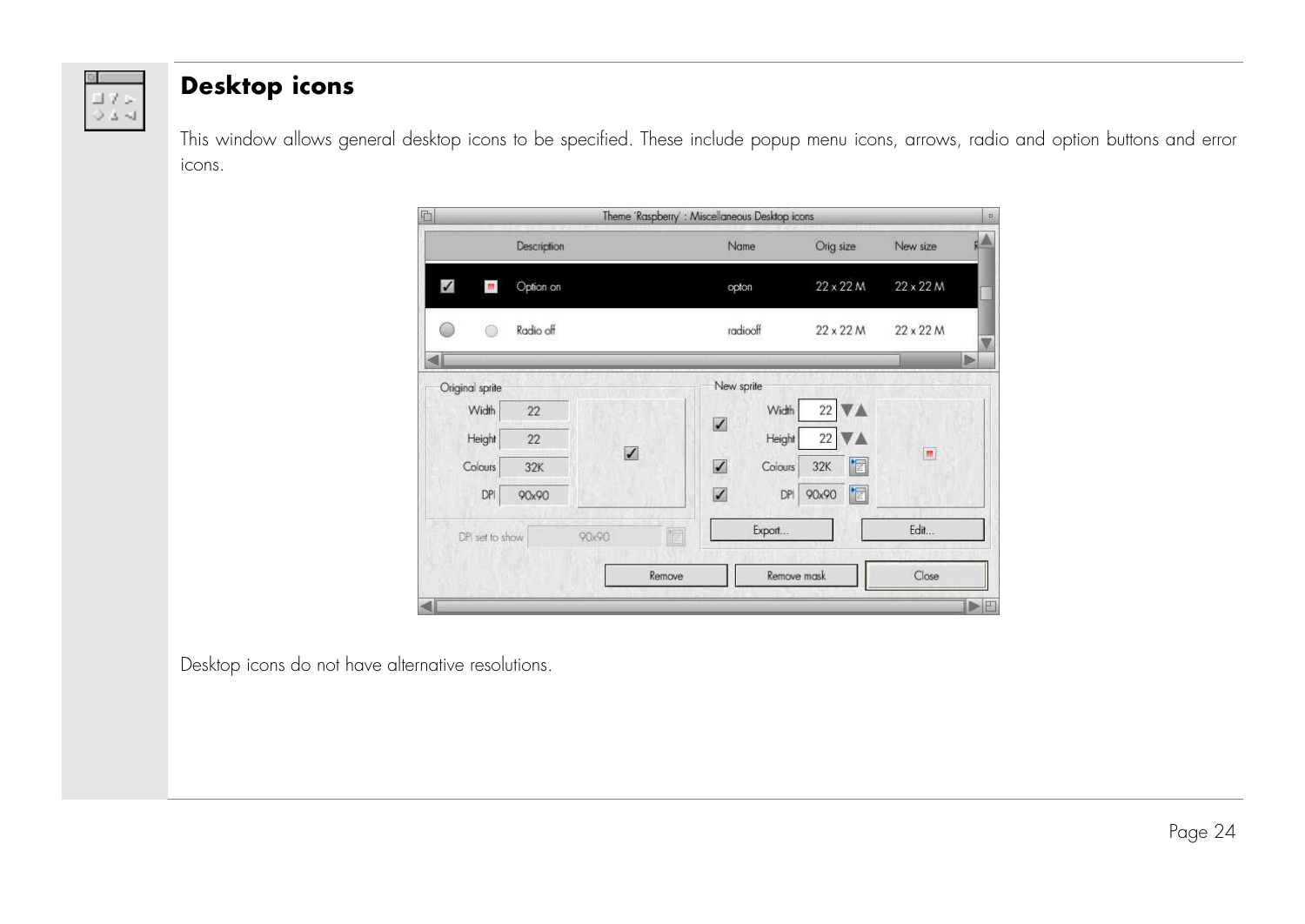# **Tiles**

The Tiles window allows the tiles which can be displayed in a window or menu background to be specified.

|                 | Theme 'Raspberry' : Tiles |                            |        |                       |                      |                |
|-----------------|---------------------------|----------------------------|--------|-----------------------|----------------------|----------------|
|                 | Description               |                            |        | Name                  | Orig size            | New size       |
|                 | Colour 1 tile             |                            |        | $fie_1$               | 256 x 256 M          |                |
|                 |                           | Colour 1 tile (16 colours) |        | $file$ $1.4$          | 256 x 256 M          |                |
| Original sprite |                           |                            |        | New sprite            |                      | $\blacksquare$ |
| Width           | 256                       |                            |        | Width<br>$\checkmark$ | 256 VA               |                |
| Height          | 256                       |                            |        | Height                | 256                  |                |
| Colours         | 256                       |                            |        | $\sqrt{}$<br>Colours  | <b>Figure</b><br>256 |                |
| DP              | 90x90                     |                            |        | $\checkmark$<br>DPI   | 圖<br>90x90           |                |
| DPI set to show |                           | 90x90                      | T      | Export                |                      | Edit           |
|                 |                           |                            | Remove |                       | Remove mask          | Close          |
|                 |                           |                            |        |                       |                      |                |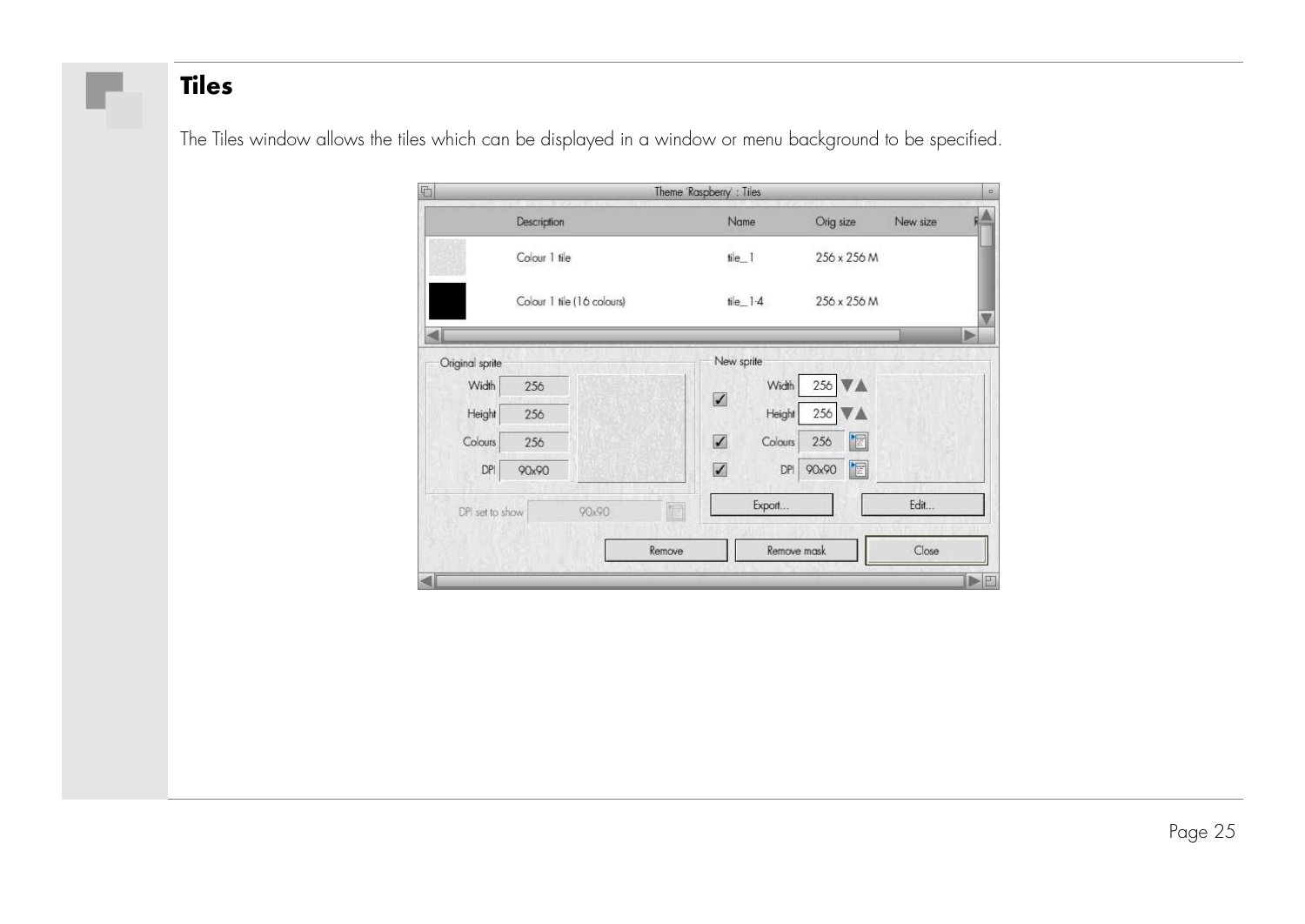# **Drives**

 $20 -$ 

The Drives windows allows the sprites which are used to display different types or storage device to be specified:

|                 |             |             | Theme 'Raspberry' : Drive sprites |                  |                  |
|-----------------|-------------|-------------|-----------------------------------|------------------|------------------|
|                 | Description |             | Name                              | Orig size        | New size         |
| $\leq$          | Disc drives |             | discs                             | 28 x 36 M        |                  |
| $\Rightarrow$   | File server |             | fileserver                        | $31 \times 34 M$ |                  |
|                 |             |             |                                   |                  | $\triangleright$ |
| Original sprite |             |             | New sprite                        |                  |                  |
| Width           | 31          |             | Width                             | 31               |                  |
| Height          | 34          |             | $\checkmark$<br>Height            | 34               |                  |
| Colours         | 256         |             | $\checkmark$<br>Colours           | 圈<br>256         |                  |
| DP              | 90x90       |             | $\checkmark$<br>DPI               | 圈<br>90x90       |                  |
| DPI set to show |             | T.<br>90x90 | Export                            |                  | Edit             |
|                 |             | Remove      |                                   | Remove mask      | Close            |
|                 |             |             |                                   |                  | PE               |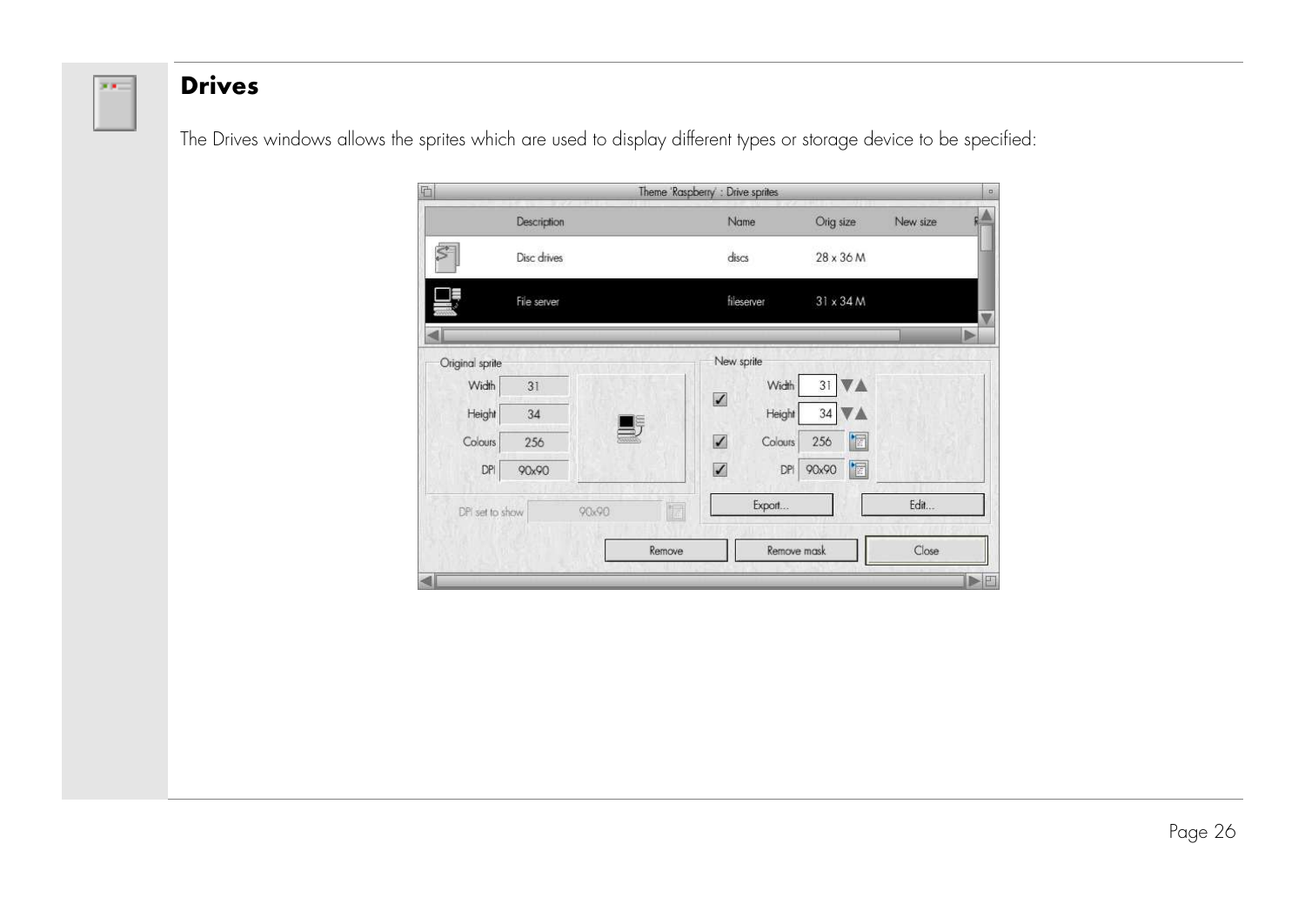

# **Printers**

Printers allows the sprites which are used to display different types of printer to be specified:

|                 |       |        | Theme 'Raspberry': Printer sprites. |             |                  |
|-----------------|-------|--------|-------------------------------------|-------------|------------------|
| Description     |       |        | Name                                | Orig size   | New size         |
| Printer         |       |        | dp                                  |             |                  |
| Printer         |       |        | ix                                  |             | $\triangleright$ |
| Original sprite |       |        | New sprite                          |             |                  |
| Width           |       |        | Width<br>$\checkmark$               | 32<br>A     |                  |
| Height          |       |        | Height                              | 32          |                  |
| Colours         |       |        | $\checkmark$<br>Colours             | 圖<br>256    |                  |
| DPI             |       |        | $\checkmark$<br>DPI                 | 圈<br>90x90  |                  |
| DPI set to show | 90x90 | T      | Export                              |             | Edit             |
|                 |       | Remove |                                     | Remove mask | Close            |
|                 |       |        |                                     |             | PE               |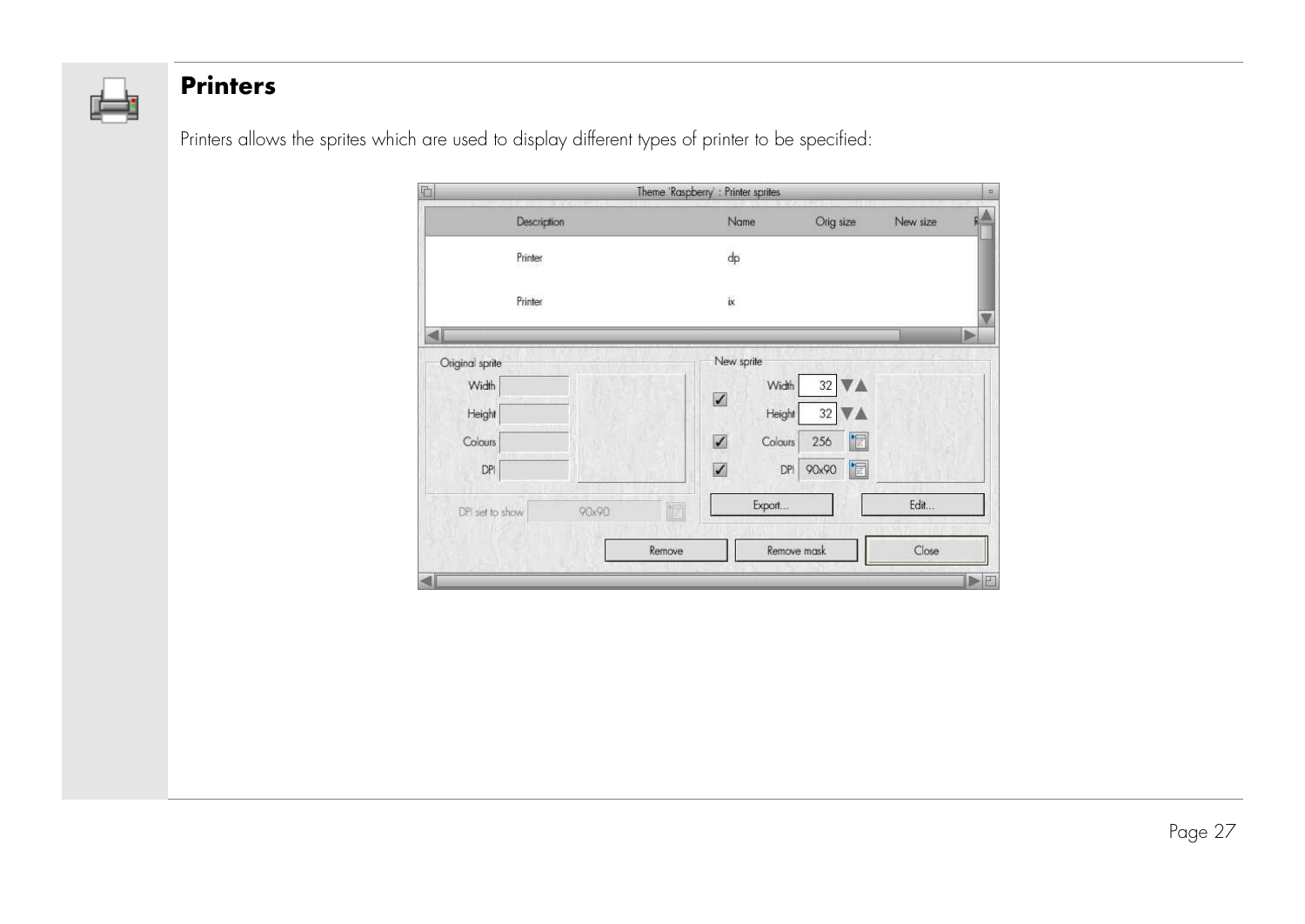

# **Pointers**

Displaying this window allows the sprites used as different mouse pointers to be specified:

|                 |                      |                                 | Theme 'Raspberry' : Pointer sprites |                      |          |
|-----------------|----------------------|---------------------------------|-------------------------------------|----------------------|----------|
|                 | Description          |                                 | Name                                | Orig size            | New size |
|                 | Pointer (autoscroll) |                                 | ptr_autoscr                         | $31 \times 31$       |          |
| $\leftarrow$    |                      | Pointer (autoscroll horizontal) | ptr_autoscrh                        | $31 \times 9$        |          |
| Original sprite |                      |                                 | New sprite                          |                      |          |
| Width           | 31                   |                                 | Width<br>$\checkmark$               | 31                   |          |
| Height          | $\circ$              |                                 | Height                              | 9                    |          |
| Colours         | $\overline{4}$       | $^{++}$                         | $\sqrt{}$<br>Colours                | <b>Figure</b><br>256 |          |
| DPI             | 90x90                |                                 | $\checkmark$<br>DPI                 | 圖<br>90x90           |          |
| DPI set to show |                      | 量<br>90x90                      | Export                              |                      | Edit     |
|                 |                      | Remove                          | Remove mask                         |                      | Close    |
|                 |                      |                                 |                                     |                      |          |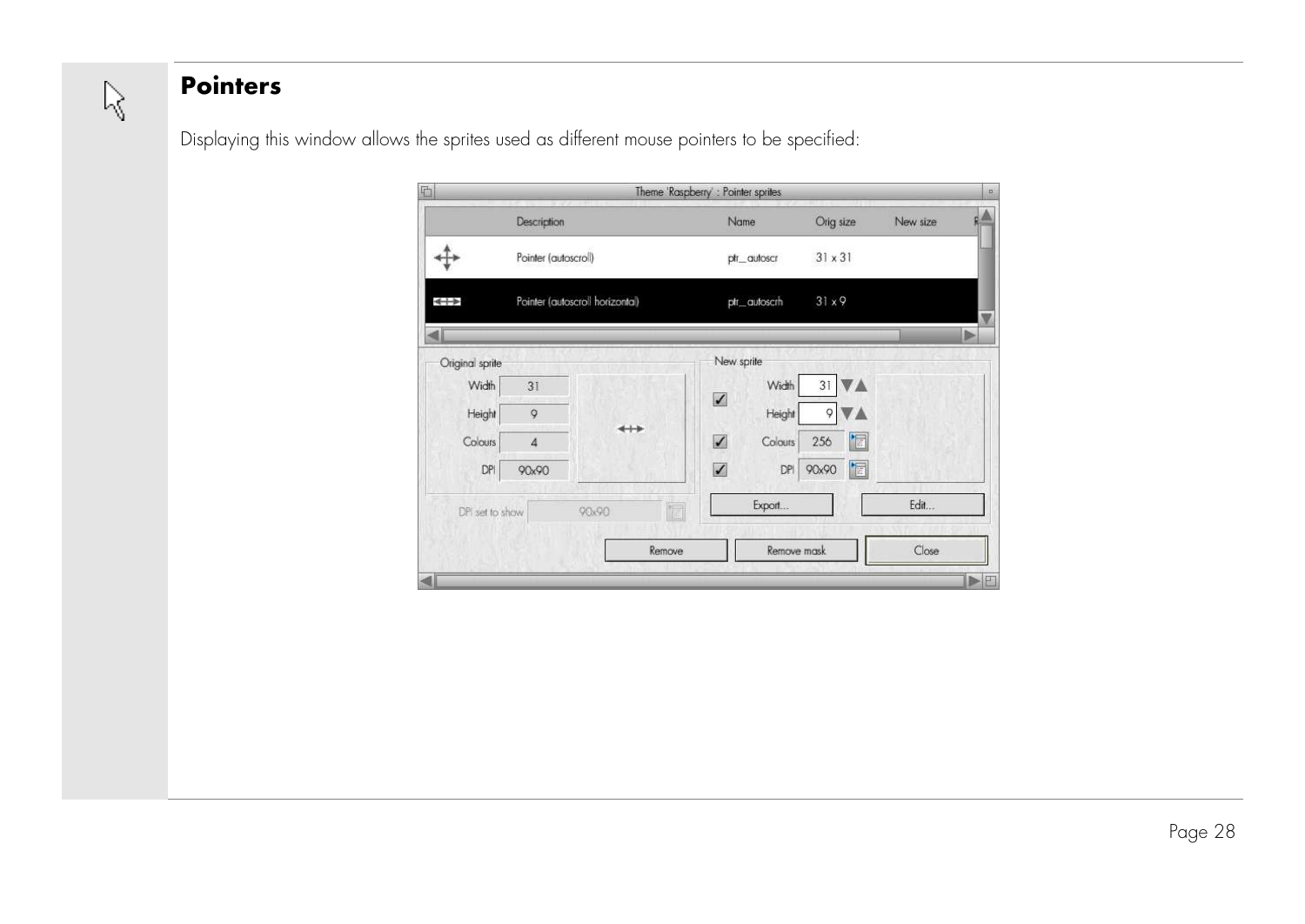# **Files**

The Files window allows the sprites used to display files of different types to be specified. The list of files available will be dependent uponwhat file types are understood by your system.

|                 |                 |                | Theme 'Raspberry' : File icons |                  |          |
|-----------------|-----------------|----------------|--------------------------------|------------------|----------|
|                 | Description     |                | Name                           | Orig size        | New size |
| $\overline{6}$  | file_132 (ICO)  |                | file 132<br>34 x 34 M          |                  |          |
| $\overline{0}$  | small_132 (ICO) |                | $smd = 132$                    | $17 \times 17 M$ |          |
| Original sprite |                 |                | New sprite                     |                  | b        |
| Width           | 17              |                | Width<br>$\sqrt{ }$            | 17               |          |
| Height          | 17              | $\overline{a}$ | Height                         | 17               |          |
| Colours         | 256             |                | $\checkmark$<br>Colours        | 圖<br>256         |          |
| DPI             | 90x90           |                | $\checkmark$<br>DPI            | 90x90            |          |
| DPI set to show |                 | Ħ<br>90x90     | Export                         |                  | Edit     |
|                 |                 | Remove         | Remove mask                    |                  | Close    |
|                 |                 |                |                                |                  |          |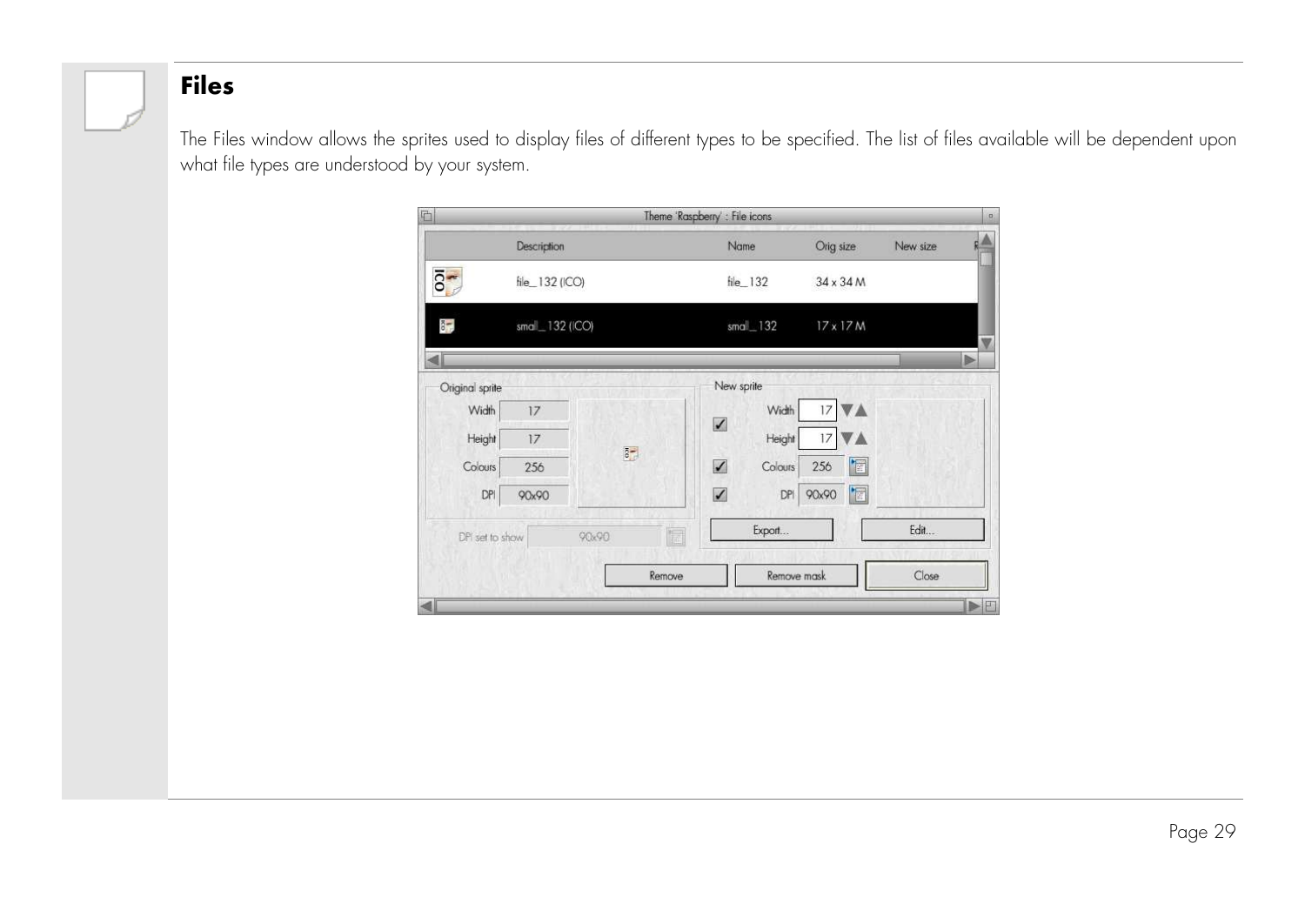

# **Applications**

This window allows the sprites used as icons for different applications to be specified. The list of applications available will be dependent upon what is installed on your system.

| Description<br>!Cartwork<br>smlOartwork |        | Name<br><b>IOartwork</b> | Orig size<br>$34 \times 34$ M | New size         |
|-----------------------------------------|--------|--------------------------|-------------------------------|------------------|
|                                         |        |                          |                               |                  |
|                                         |        |                          |                               |                  |
|                                         |        | smlOartwork              | 18 x 18 M                     |                  |
|                                         |        | New sprite               |                               | $\triangleright$ |
| 34                                      |        | Width                    | 34                            |                  |
| 34                                      |        | Height                   | 34                            |                  |
| 16                                      |        | $\checkmark$<br>Colours  | 圖<br>256                      |                  |
| 90x90                                   |        | $\checkmark$<br>DPI      | F<br>90x90                    |                  |
| 90x90<br>DPI set to show                | Tal    | Export                   |                               | Edit             |
|                                         | Remove |                          |                               | Close            |
|                                         |        |                          | $\overline{\mathcal{L}}$      | Remove mask      |